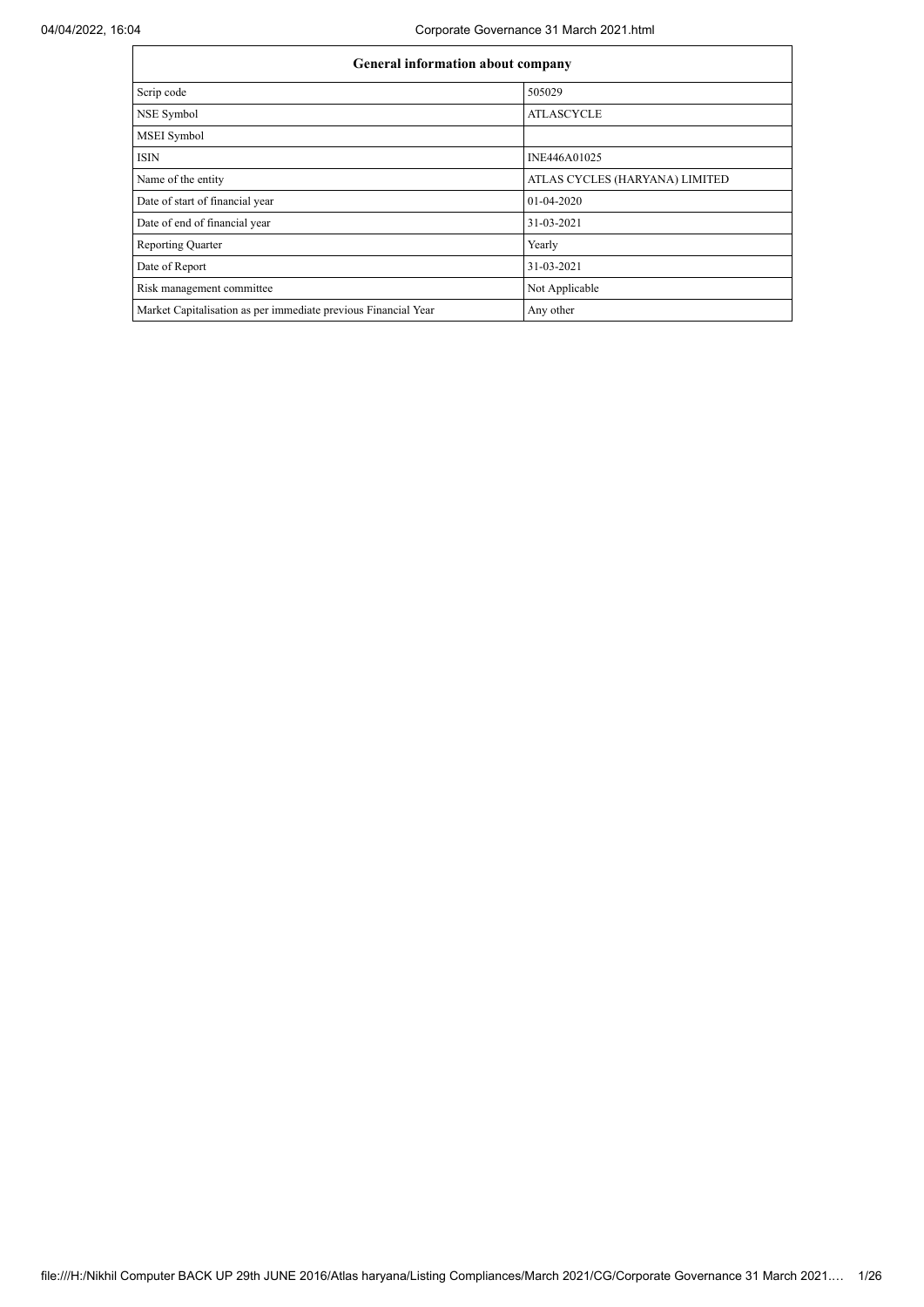## **Annexure I**

## **Annexure I to be submitted by listed entity on quarterly basis**

## **I. Composition of Board of Directors**

|            |            |                                                |                            |                                 |                          | Disclosure of notes on composition of board of directors explanatory                                 |                                             |                                          |                                                       |                      |                                            | Textual Information(1)                                                                                                                         |                                                                                                                                                                   |                                                                                                                                                                          |                                                                                                                                                                                                         |
|------------|------------|------------------------------------------------|----------------------------|---------------------------------|--------------------------|------------------------------------------------------------------------------------------------------|---------------------------------------------|------------------------------------------|-------------------------------------------------------|----------------------|--------------------------------------------|------------------------------------------------------------------------------------------------------------------------------------------------|-------------------------------------------------------------------------------------------------------------------------------------------------------------------|--------------------------------------------------------------------------------------------------------------------------------------------------------------------------|---------------------------------------------------------------------------------------------------------------------------------------------------------------------------------------------------------|
|            |            |                                                |                            |                                 |                          |                                                                                                      |                                             |                                          | Wether the listed entity has a Regular Chairperson No |                      |                                            |                                                                                                                                                |                                                                                                                                                                   |                                                                                                                                                                          |                                                                                                                                                                                                         |
|            |            |                                                |                            |                                 |                          |                                                                                                      |                                             |                                          | Whether Chairperson is related to MD or CEO           |                      | N <sub>o</sub>                             |                                                                                                                                                |                                                                                                                                                                   |                                                                                                                                                                          |                                                                                                                                                                                                         |
| PAN        | <b>DIN</b> | Category 1<br>of directors                     | Category 2<br>of directors | Category<br>$3$ of<br>directors | Date<br>of<br>Birth      | Whether<br>special<br>resolution<br>passed?<br>[Refer Reg.<br>$17(1A)$ of<br>Listing<br>Regulations] | Date of<br>passing<br>special<br>resolution | <b>Initial Date</b><br>of<br>appointment | Date of Re-<br>appointment                            | Date of<br>cessation | Tenure<br>of<br>director<br>(in<br>months) | No of<br>Directorship<br>in listed<br>entities<br>including<br>this listed<br>entity (Refer<br>Regulation<br>17A of<br>Listing<br>Regulations) | No of<br>Independent<br>Directorship<br>in listed<br>entities<br>including<br>this listed<br>entity (Refer<br>Regulation<br>$17A(1)$ of<br>Listing<br>Regulations | Number of<br>memberships<br>in Audit/<br>Stakeholder<br>Committee(s)<br>including this<br>listed entity<br>(Refer<br>Regulation<br>$26(1)$ of<br>Listing<br>Regulations) | No of post of<br>Chairperson<br>in Audit/<br>Stakeholder<br>Committee<br>held in listed<br>entities<br>including this<br>listed entity<br>(Refer<br>Regulation<br>$26(1)$ of<br>Listing<br>Regulations) |
| AAKPR4679N | 06789287   | Non-<br>Executive -<br>Independent<br>Director | Chairperson                |                                 | $26 -$<br>$05 -$<br>1957 | Yes                                                                                                  | $13 - 12 -$<br>2019                         | 30-12-2014                               | 13-12-2019                                            |                      | 60                                         |                                                                                                                                                |                                                                                                                                                                   | 2                                                                                                                                                                        |                                                                                                                                                                                                         |
| AMQPS9270C | 00015689   | Non-<br>Executive -<br>Independent<br>Director | Not<br>Applicable          |                                 | $26 -$<br>$01 -$<br>1956 | Yes                                                                                                  | $13 - 12 -$<br>2019                         | 30-12-2014                               | 13-12-2019                                            |                      | 60                                         | 2                                                                                                                                              |                                                                                                                                                                   | 2                                                                                                                                                                        | 1                                                                                                                                                                                                       |
| ALUPS3752Q | 07837529   | Non-<br>Executive -<br>Independent<br>Director | <b>Not</b><br>Applicable   |                                 | $17-$<br>$09-$<br>1957   | Yes                                                                                                  | $13 - 12 -$<br>2019                         | 28-09-2017                               | 13-12-2019                                            |                      | 60                                         | 2                                                                                                                                              | $\overline{2}$                                                                                                                                                    | 2                                                                                                                                                                        | $\mathbf{0}$                                                                                                                                                                                            |
| AAIPC8075F | 00073257   | Executive<br>Director                          | Not<br>Applicable          |                                 | $10-$<br>$06 -$<br>1939  | <b>NA</b>                                                                                            |                                             | 31-03-1988                               | 31-03-2018                                            | $30 - 03 -$<br>2021  | 36                                         |                                                                                                                                                | $\mathbf{0}$                                                                                                                                                      | $\mathbf{0}$                                                                                                                                                             | $\mathbf{0}$                                                                                                                                                                                            |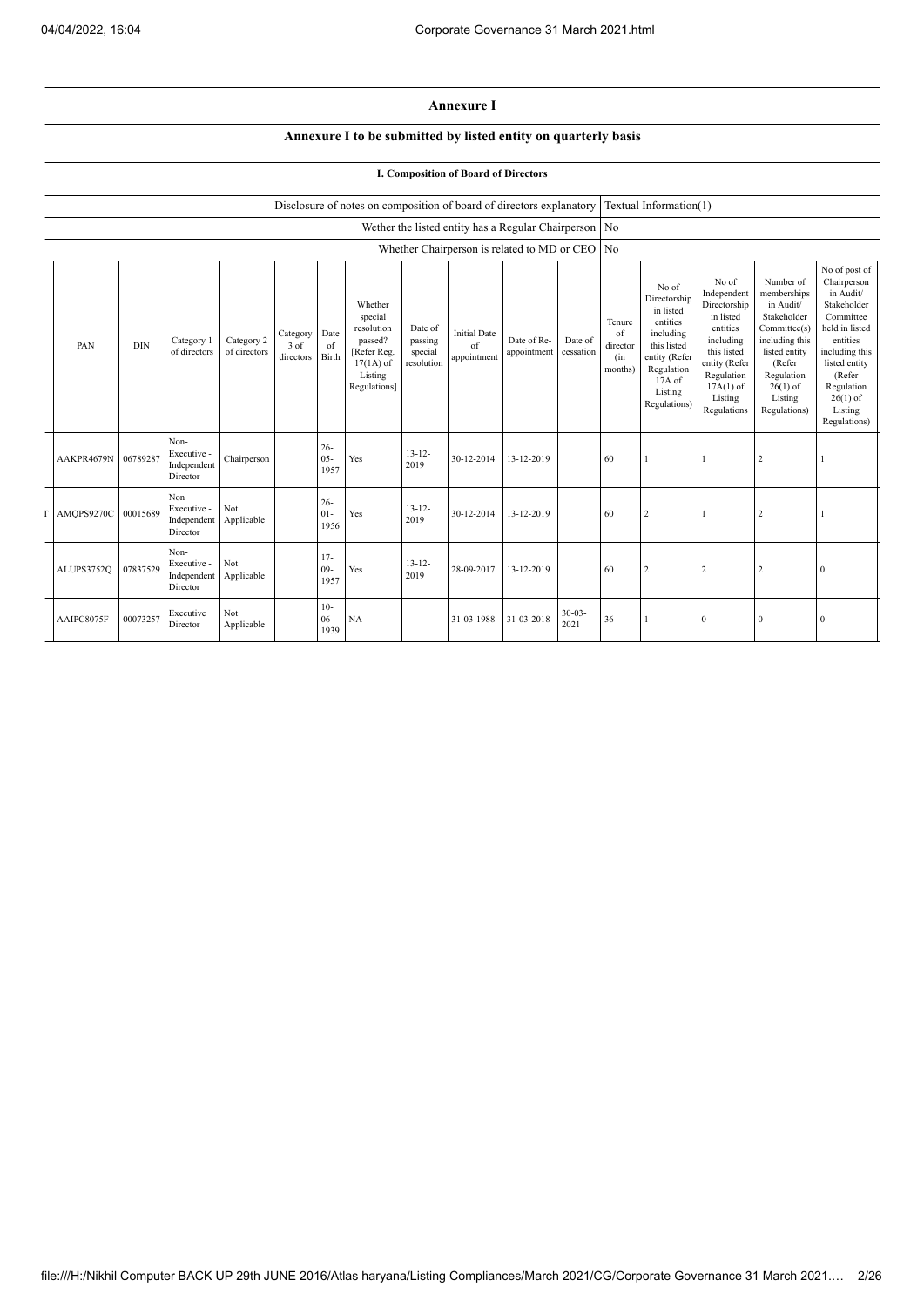|               |                                                                                                                            |                                                |            |            |                                                       |                               |                               |                          |                                                                                                      |                                             |                                          | <b>I. Composition of Board of Directors</b> |                      |                                            |                                                                                                                                                  |                                                                                                                                                                      |                                                                                          |
|---------------|----------------------------------------------------------------------------------------------------------------------------|------------------------------------------------|------------|------------|-------------------------------------------------------|-------------------------------|-------------------------------|--------------------------|------------------------------------------------------------------------------------------------------|---------------------------------------------|------------------------------------------|---------------------------------------------|----------------------|--------------------------------------------|--------------------------------------------------------------------------------------------------------------------------------------------------|----------------------------------------------------------------------------------------------------------------------------------------------------------------------|------------------------------------------------------------------------------------------|
|               | Disclosure of notes on composition of board of directors explanatory<br>Wether the listed entity has a Regular Chairperson |                                                |            |            |                                                       |                               |                               |                          |                                                                                                      |                                             |                                          |                                             |                      |                                            |                                                                                                                                                  |                                                                                                                                                                      |                                                                                          |
| <sub>Sr</sub> | Title<br>(Mr<br>Ms)                                                                                                        | Name of<br>the Director                        | PAN        | <b>DIN</b> | Category 1<br>of directors                            | Category 2<br>of<br>directors | Category<br>3 of<br>directors | Date<br>of<br>Birth      | Whether<br>special<br>resolution<br>passed?<br>[Refer Reg.<br>$17(1A)$ of<br>Listing<br>Regulations] | Date of<br>passing<br>special<br>resolution | <b>Initial Date</b><br>of<br>appointment | Date of Re-<br>appointment                  | Date of<br>cessation | Tenure<br>of<br>director<br>(in<br>months) | No of<br>Directorship<br>in listed<br>entities<br>including<br>this listed<br>entity (Refer<br>Regulation<br>$17A$ of<br>Listing<br>Regulations) | No of<br>Independent<br>Directorship<br>in listed<br>entities<br>including<br>this listed<br>entity<br>(Refer<br>Regulation<br>$17A(1)$ of<br>Listing<br>Regulations | N <sub>t</sub><br>mer<br>in<br>Sta<br>Con<br>incl<br>list<br>Re<br>$\overline{2}$<br>Reg |
| -5            | Mr                                                                                                                         | <b>VANSH</b><br><b>VARDHAN</b><br><b>JOSHI</b> | AFZPJ3803Q | 06843644   | Non-<br>Executive -<br>Non<br>Independent<br>Director | Not<br>Applicable             |                               | $09 -$<br>$05 -$<br>1985 | <b>NA</b>                                                                                            |                                             | 12-02-2021                               |                                             |                      |                                            | $\overline{2}$                                                                                                                                   | 2                                                                                                                                                                    | $\bf{0}$                                                                                 |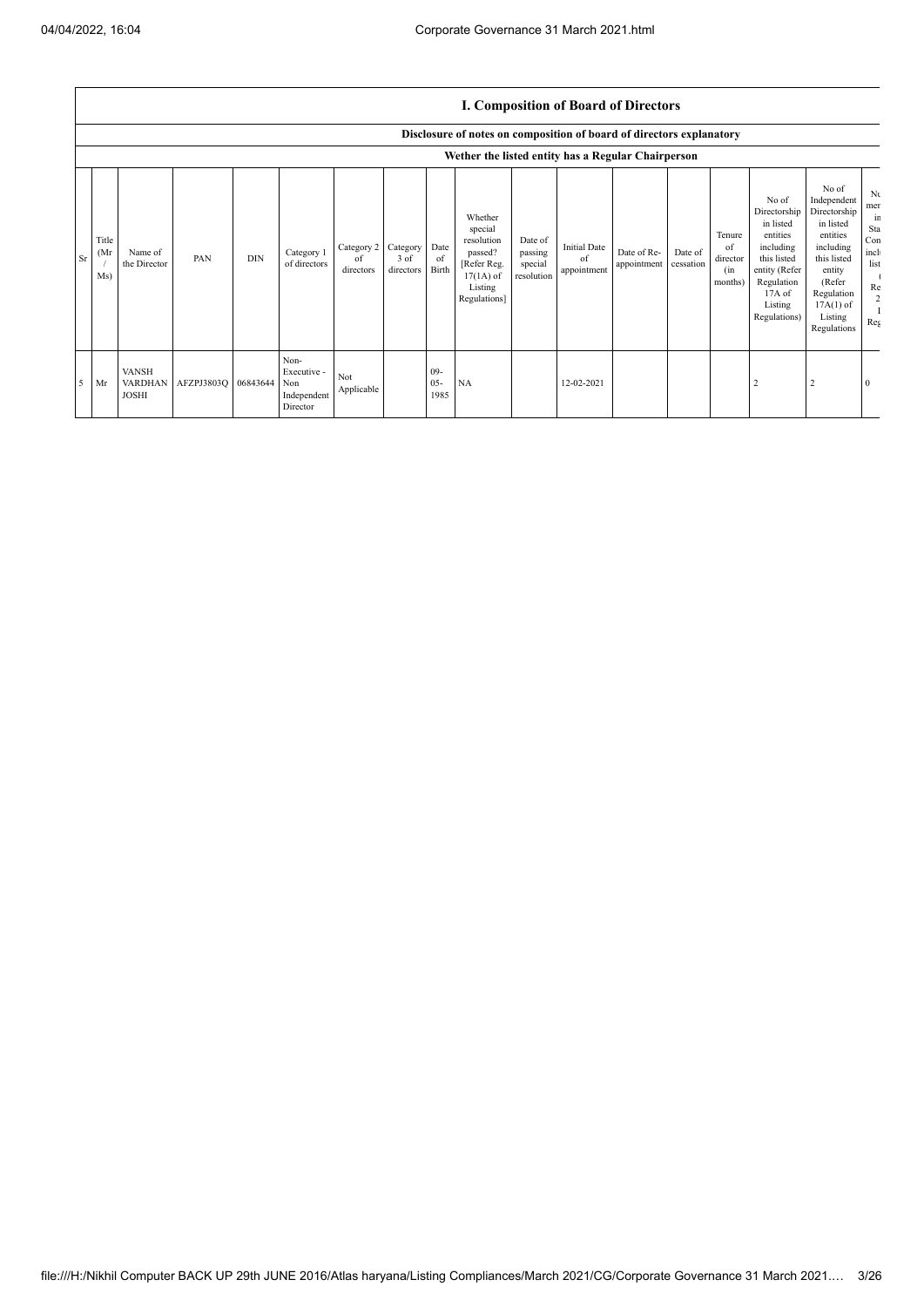|                        | <b>Text Block</b>                                                                                                                                                  |
|------------------------|--------------------------------------------------------------------------------------------------------------------------------------------------------------------|
| Textual Information(1) | 1. This is to inform you that the Company does not have any regular chairperson. Mr. Kartik Roop Rai<br>was the Chairman of last Board Meeting held on 12.02.2021. |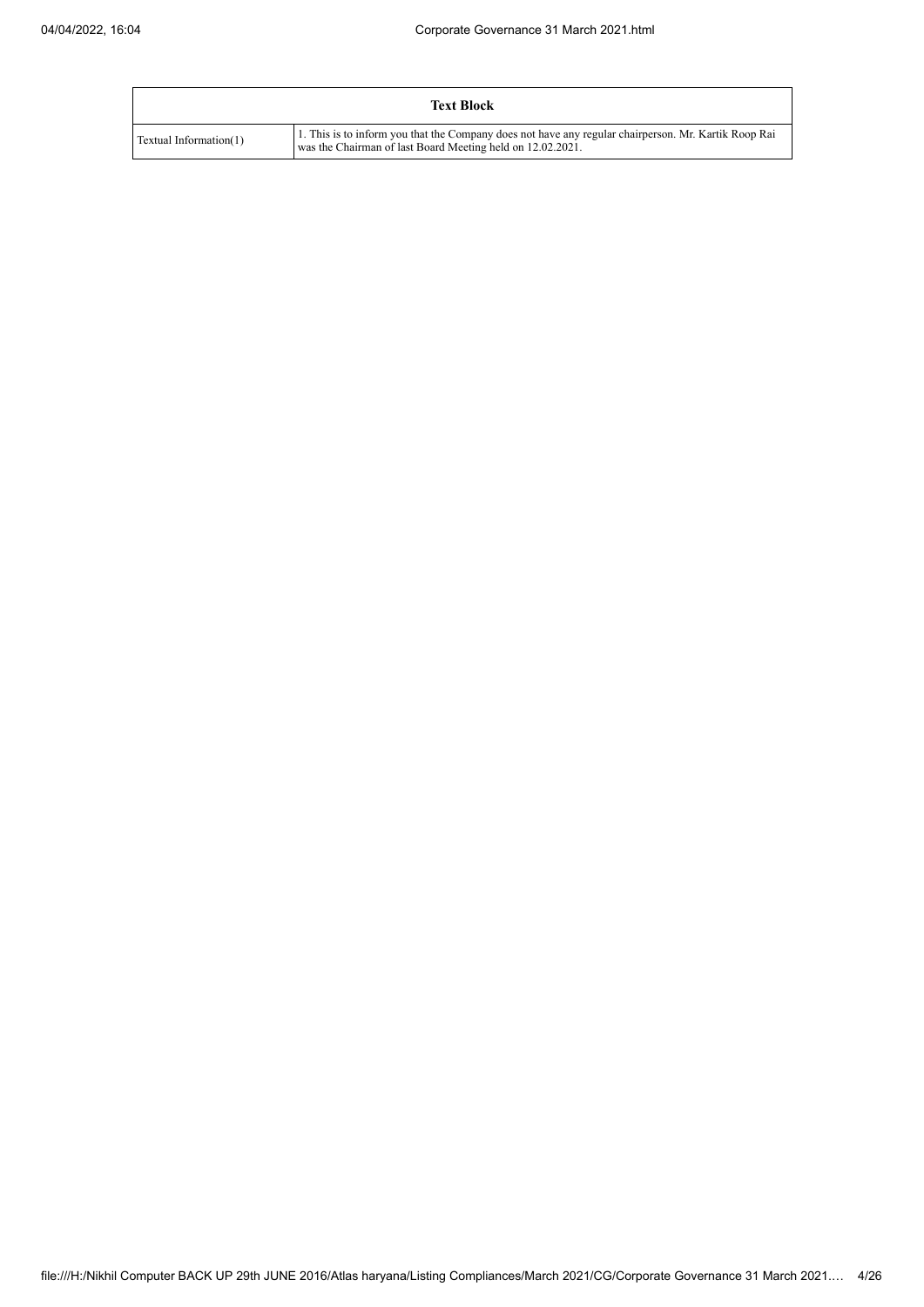|           | <b>Audit Committee Details</b>                               |                                        |                                         |                            |                        |                      |                |  |  |  |  |  |  |
|-----------|--------------------------------------------------------------|----------------------------------------|-----------------------------------------|----------------------------|------------------------|----------------------|----------------|--|--|--|--|--|--|
|           | Whether the Audit Committee has a Regular Chairperson<br>Yes |                                        |                                         |                            |                        |                      |                |  |  |  |  |  |  |
| <b>Sr</b> | <b>DIN</b><br>Number                                         | Name of Committee<br>members           | Category 1 of directors                 | Category 2 of<br>directors | Date of<br>Appointment | Date of<br>Cessation | <b>Remarks</b> |  |  |  |  |  |  |
|           | 06789287                                                     | <b>KARTIK ROOP RAI</b>                 | Non-Executive - Independent<br>Director | Chairperson                | 30-12-2014             |                      |                |  |  |  |  |  |  |
|           | 00015689                                                     | <b>SANJIV KAVALJIT</b><br><b>SINGH</b> | Non-Executive - Independent<br>Director | Member                     | 30-12-2014             |                      |                |  |  |  |  |  |  |
|           | 07837529                                                     | Sadhna Syal                            | Non-Executive - Independent<br>Director | Member                     | 04-09-2020             |                      |                |  |  |  |  |  |  |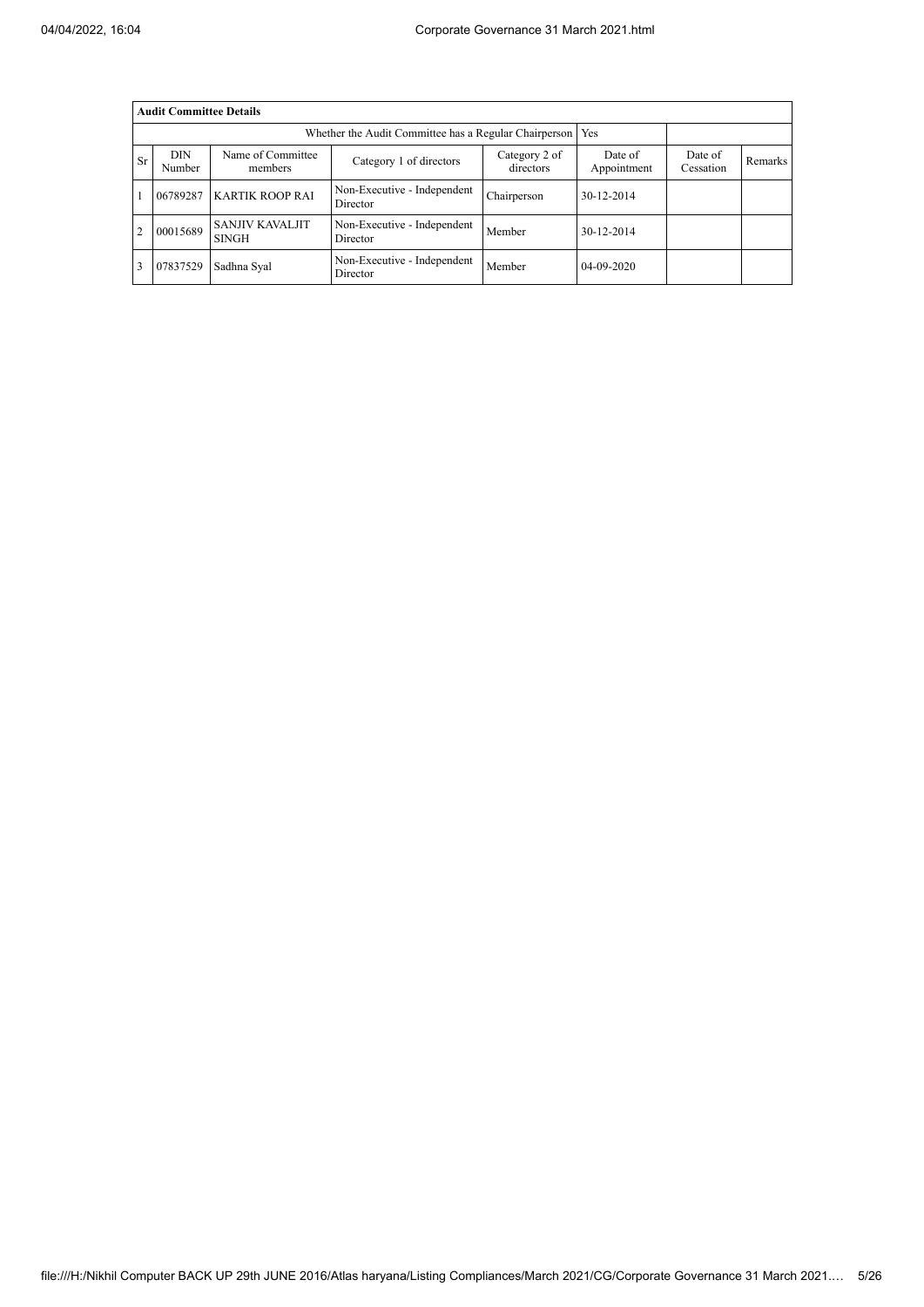|           | Nomination and remuneration committee                                             |                                        |                                         |                            |                        |                      |         |  |  |  |  |  |  |
|-----------|-----------------------------------------------------------------------------------|----------------------------------------|-----------------------------------------|----------------------------|------------------------|----------------------|---------|--|--|--|--|--|--|
|           | Whether the Nomination and remuneration committee has a Regular Chairperson   Yes |                                        |                                         |                            |                        |                      |         |  |  |  |  |  |  |
| <b>Sr</b> | <b>DIN</b><br>Number                                                              | Name of Committee<br>members           | Category 1 of directors                 | Category 2 of<br>directors | Date of<br>Appointment | Date of<br>Cessation | Remarks |  |  |  |  |  |  |
|           | 06789287                                                                          | <b>KARTIK ROOP RAI</b>                 | Non-Executive - Independent<br>Director | Member                     | 30-12-2014             |                      |         |  |  |  |  |  |  |
| 2         | 00015689                                                                          | <b>SANJIV KAVALJIT</b><br><b>SINGH</b> | Non-Executive - Independent<br>Director | Chairperson                | 30-12-2014             |                      |         |  |  |  |  |  |  |
| 3         | 07837529                                                                          | Sadhna Syal                            | Non-Executive - Independent<br>Director | Member                     | 04-09-2020             |                      |         |  |  |  |  |  |  |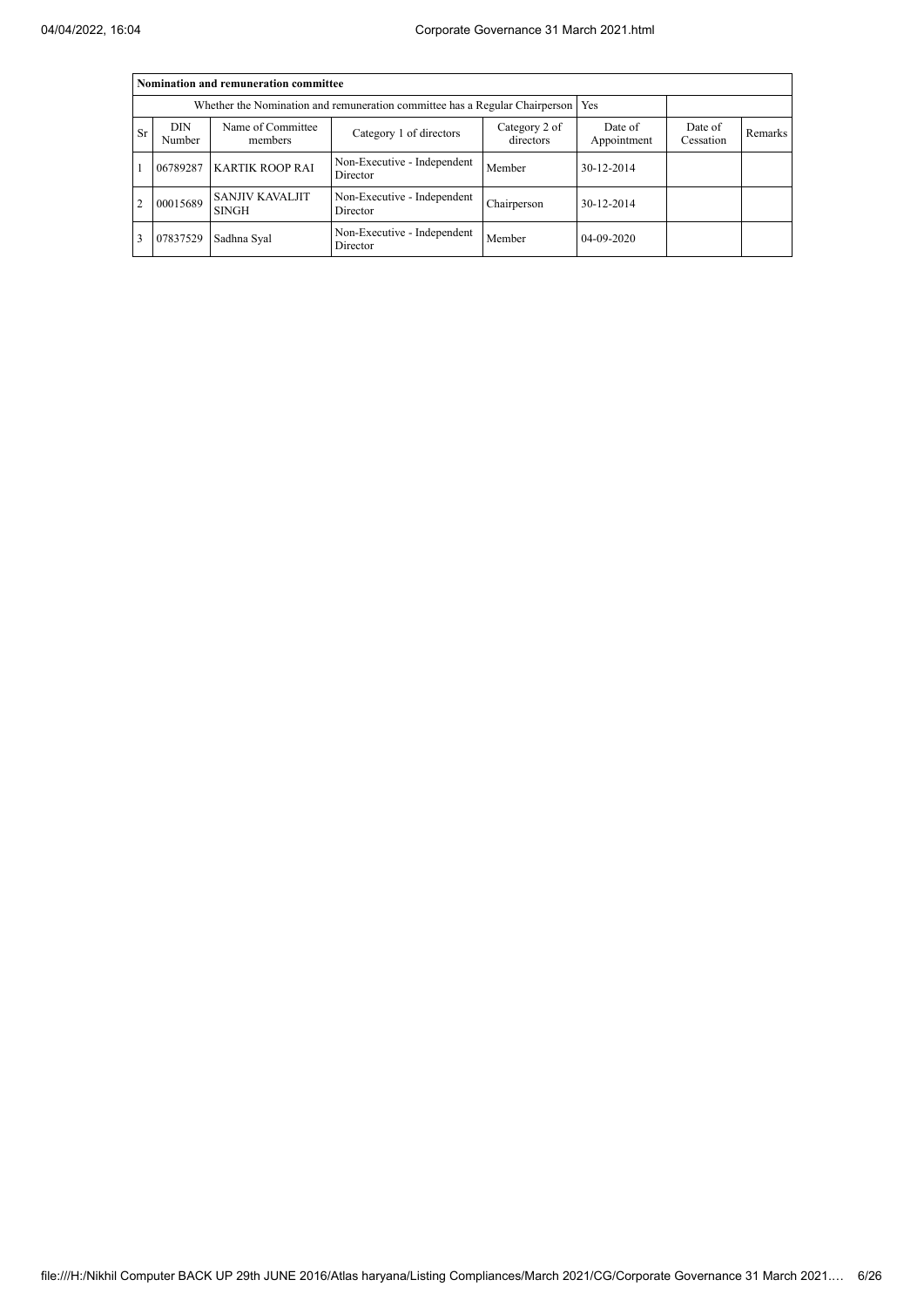|                |                      | <b>Stakeholders Relationship Committee</b> |                                                                           |                            |                        |                      |         |
|----------------|----------------------|--------------------------------------------|---------------------------------------------------------------------------|----------------------------|------------------------|----------------------|---------|
|                |                      |                                            | Whether the Stakeholders Relationship Committee has a Regular Chairperson |                            | Yes                    |                      |         |
| Sr             | <b>DIN</b><br>Number | Name of Committee<br>members               | Category 1 of directors                                                   | Category 2 of<br>directors | Date of<br>Appointment | Date of<br>Cessation | Remarks |
|                | 00015689             | <b>SANJIV KAVALJIT</b><br><b>SINGH</b>     | Non-Executive - Independent<br>Director                                   | Chairperson                | 14-08-2019             |                      |         |
| $\overline{2}$ | 07837529             | Sadhna Syal                                | Non-Executive - Independent<br>Director                                   | Member                     | 04-09-2020             |                      |         |
| 3              | 00073257             | <b>ISHWAR DAS</b><br><b>CHUGH</b>          | <b>Executive Director</b>                                                 | Member                     | 31-03-2018             | 30-03-2021           |         |
| $\overline{4}$ | 06789287             | <b>KARTIK ROOP RAI</b>                     | Non-Executive - Independent<br>Director                                   | Member                     | 20-03-2021             |                      |         |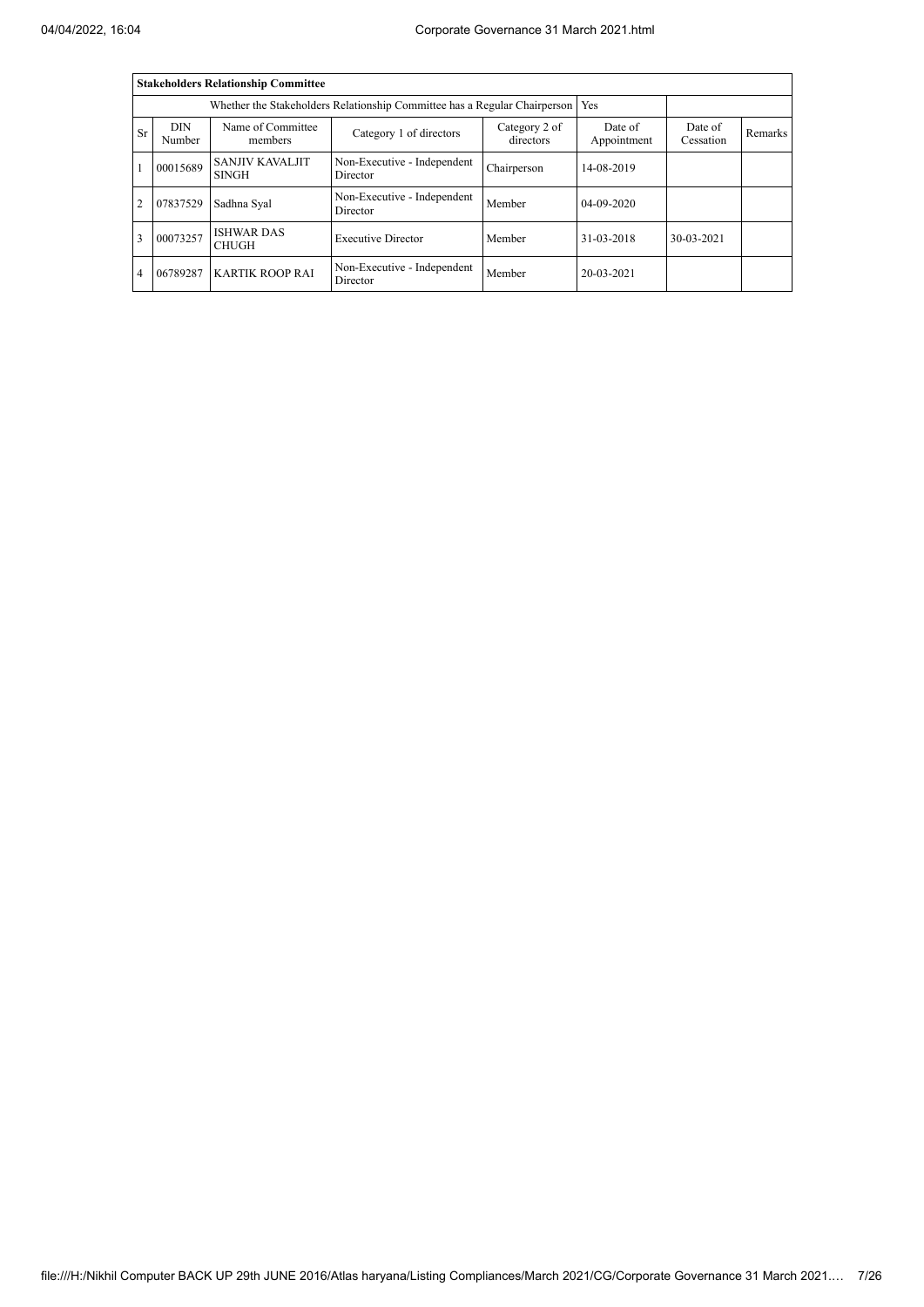|      | <b>Risk Management Committee</b> |                                                                 |                            |                            |                        |                      |         |  |  |  |  |  |
|------|----------------------------------|-----------------------------------------------------------------|----------------------------|----------------------------|------------------------|----------------------|---------|--|--|--|--|--|
|      |                                  | Whether the Risk Management Committee has a Regular Chairperson |                            |                            |                        |                      |         |  |  |  |  |  |
| l Sr | <b>DIN</b><br>Number             | Name of Committee<br>members                                    | Category 1 of<br>directors | Category 2 of<br>directors | Date of<br>Appointment | Date of<br>Cessation | Remarks |  |  |  |  |  |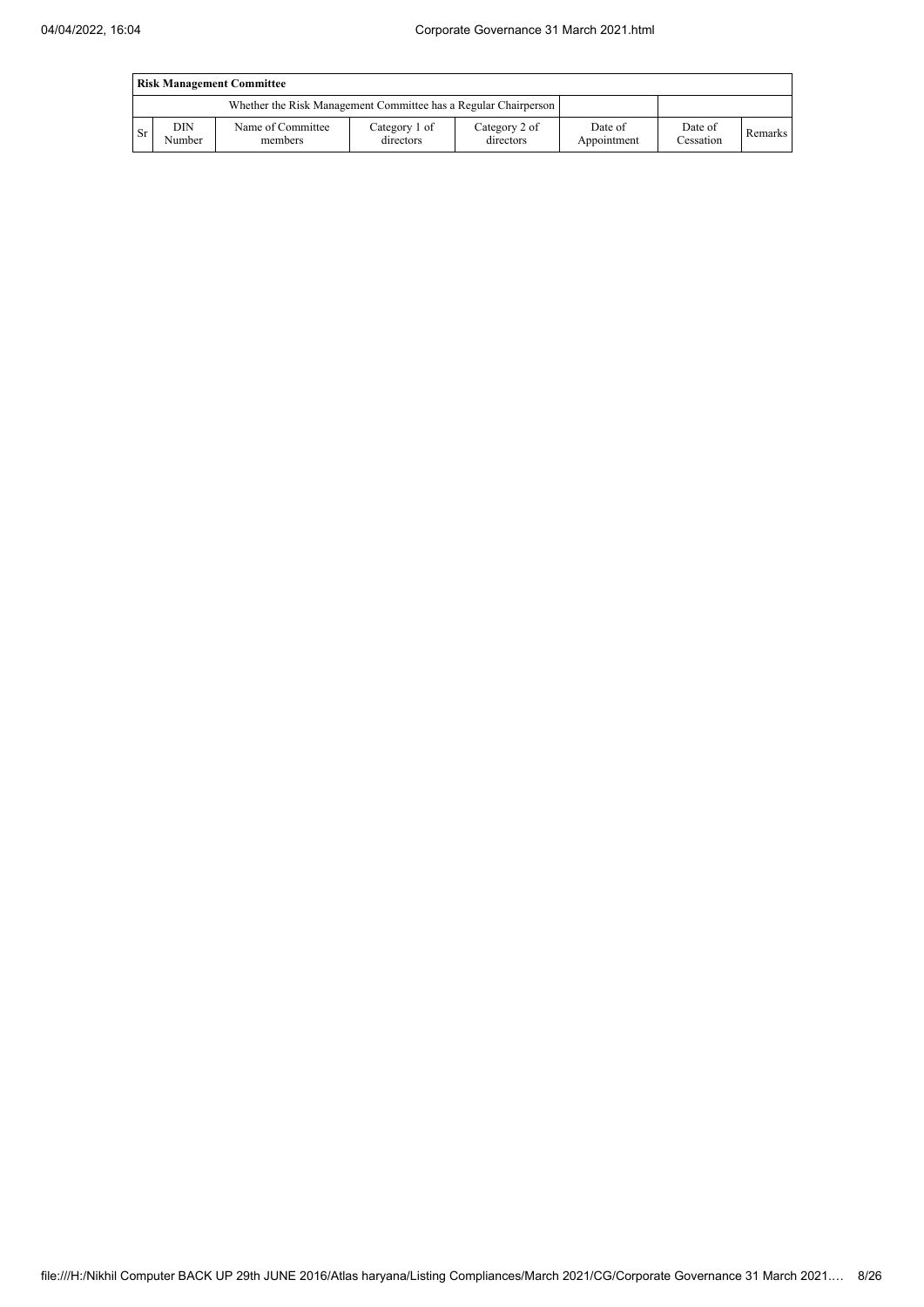|           | Corporate Social Responsibility Committee |                                                                                 |                            |                            |                        |                      |         |  |  |  |  |  |
|-----------|-------------------------------------------|---------------------------------------------------------------------------------|----------------------------|----------------------------|------------------------|----------------------|---------|--|--|--|--|--|
|           |                                           | Whether the Corporate Social Responsibility Committee has a Regular Chairperson |                            |                            |                        |                      |         |  |  |  |  |  |
| <b>Sr</b> | <b>DIN</b><br>Number                      | Name of Committee<br>members                                                    | Category 1 of<br>directors | Category 2 of<br>directors | Date of<br>Appointment | Date of<br>Cessation | Remarks |  |  |  |  |  |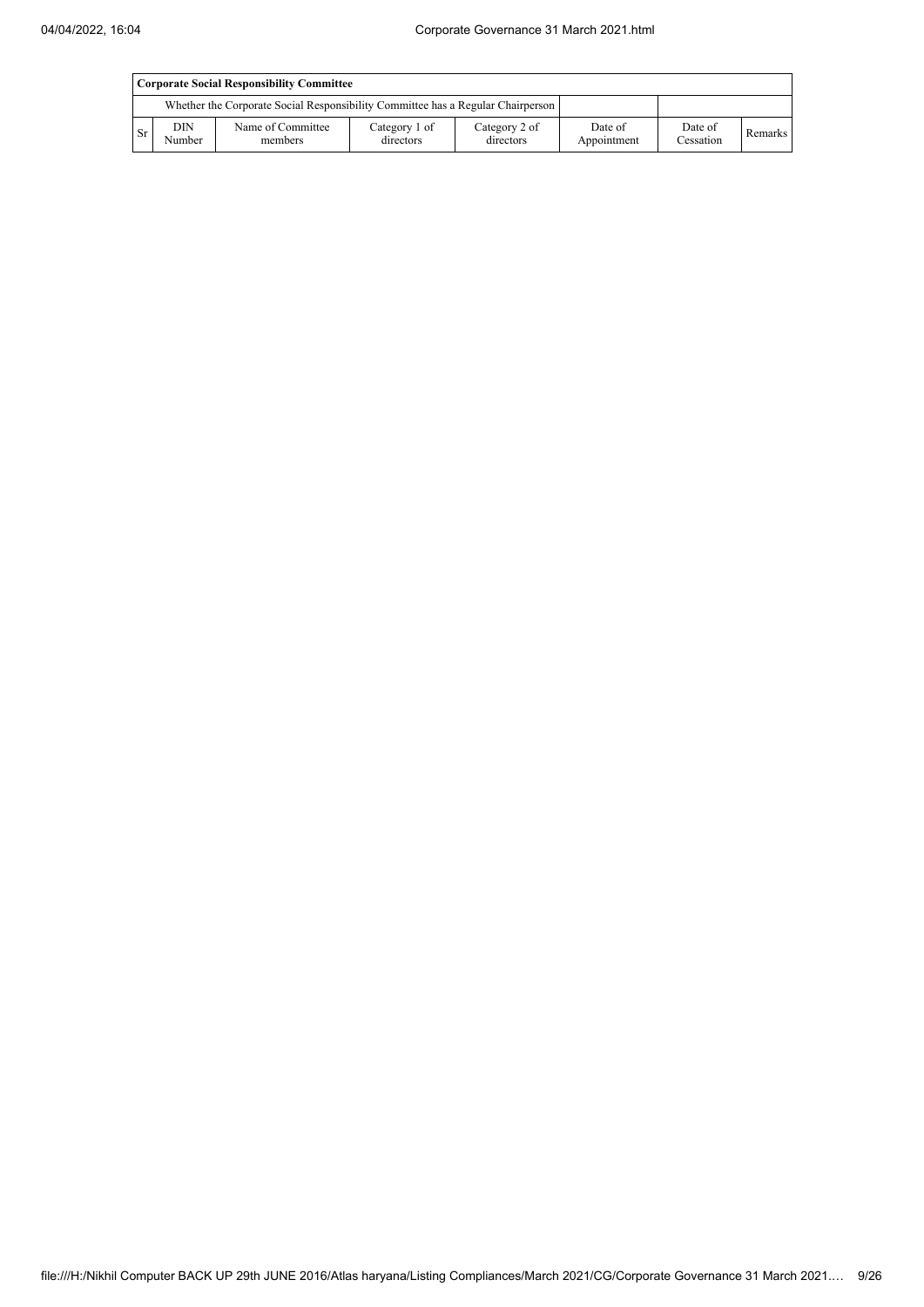| <b>Other Committee</b> |                                                                                                                                       |  |  |  |  |  |  |  |  |  |
|------------------------|---------------------------------------------------------------------------------------------------------------------------------------|--|--|--|--|--|--|--|--|--|
|                        | Sr   DIN Number   Name of Committee members   Name of other committee   Category 1 of directors   Category 2 of directors   Remarks ' |  |  |  |  |  |  |  |  |  |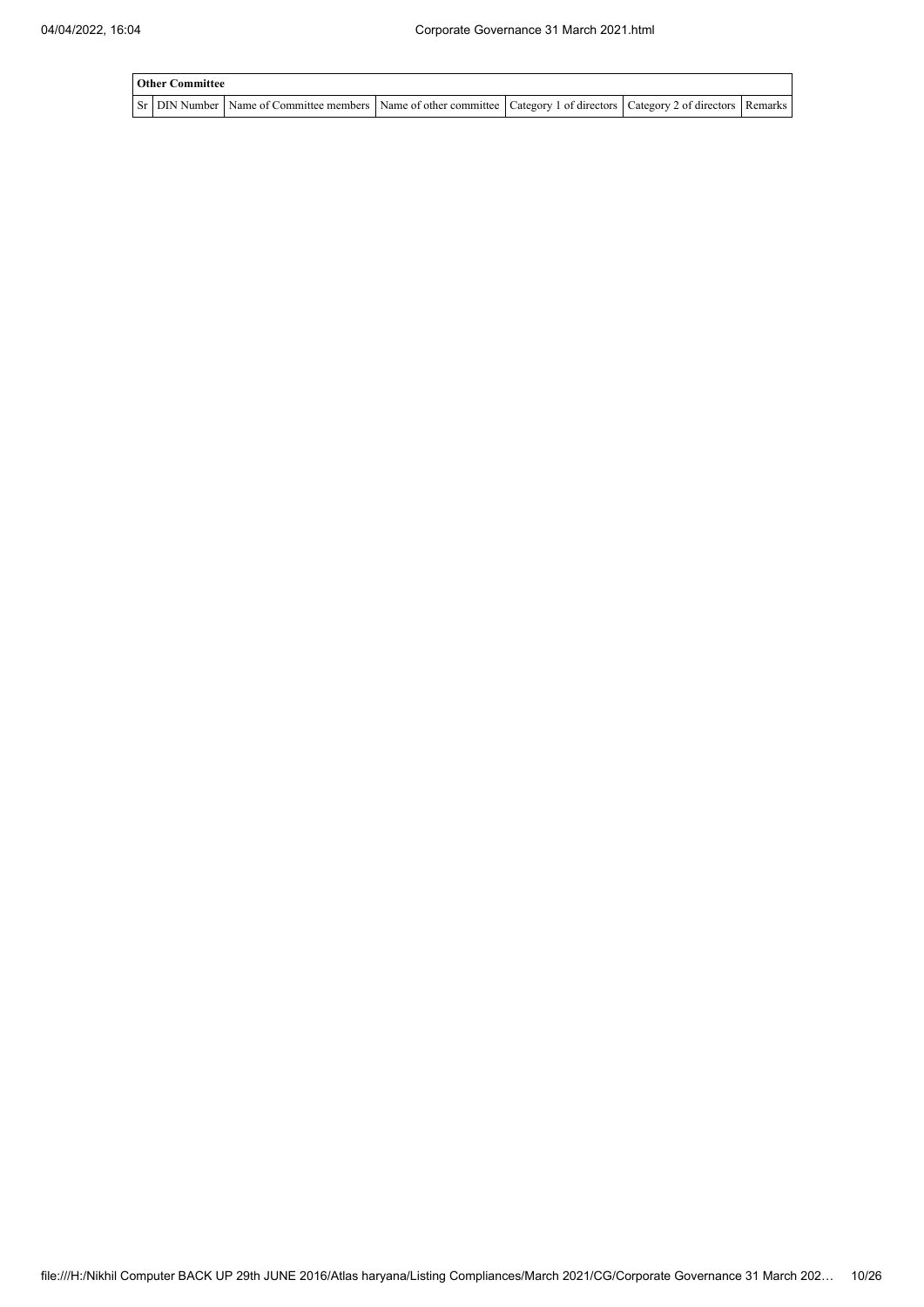$\mathbf{r}$ 

|           | <b>Annexure 1</b>                                                   |                                                               |                                                                   |                                       |                                                     |                                           |                                                           |  |  |  |  |
|-----------|---------------------------------------------------------------------|---------------------------------------------------------------|-------------------------------------------------------------------|---------------------------------------|-----------------------------------------------------|-------------------------------------------|-----------------------------------------------------------|--|--|--|--|
|           | <b>Annexure 1</b>                                                   |                                                               |                                                                   |                                       |                                                     |                                           |                                                           |  |  |  |  |
|           | <b>III.</b> Meeting of Board of Directors                           |                                                               |                                                                   |                                       |                                                     |                                           |                                                           |  |  |  |  |
|           | Disclosure of notes on meeting of board of<br>directors explanatory |                                                               |                                                                   |                                       |                                                     |                                           |                                                           |  |  |  |  |
| <b>Sr</b> | $Date(s)$ of meeting<br>$(if any)$ in the<br>previous quarter       | $Date(s)$ of<br>meeting (if any)<br>in the current<br>quarter | Maximum gap between<br>any two consecutive (in<br>number of days) | Notes for<br>not<br>providing<br>Date | Whether<br>requirement of<br>Quorum met<br>(Yes/No) | Number of<br><b>Directors</b><br>present* | No. of Independent<br>Directors attending<br>the meeting* |  |  |  |  |
|           | $31 - 12 - 2020$                                                    |                                                               |                                                                   |                                       | Yes                                                 | 4                                         |                                                           |  |  |  |  |
| 2         |                                                                     | 12-02-2021                                                    | 42                                                                |                                       | Yes                                                 | 4                                         |                                                           |  |  |  |  |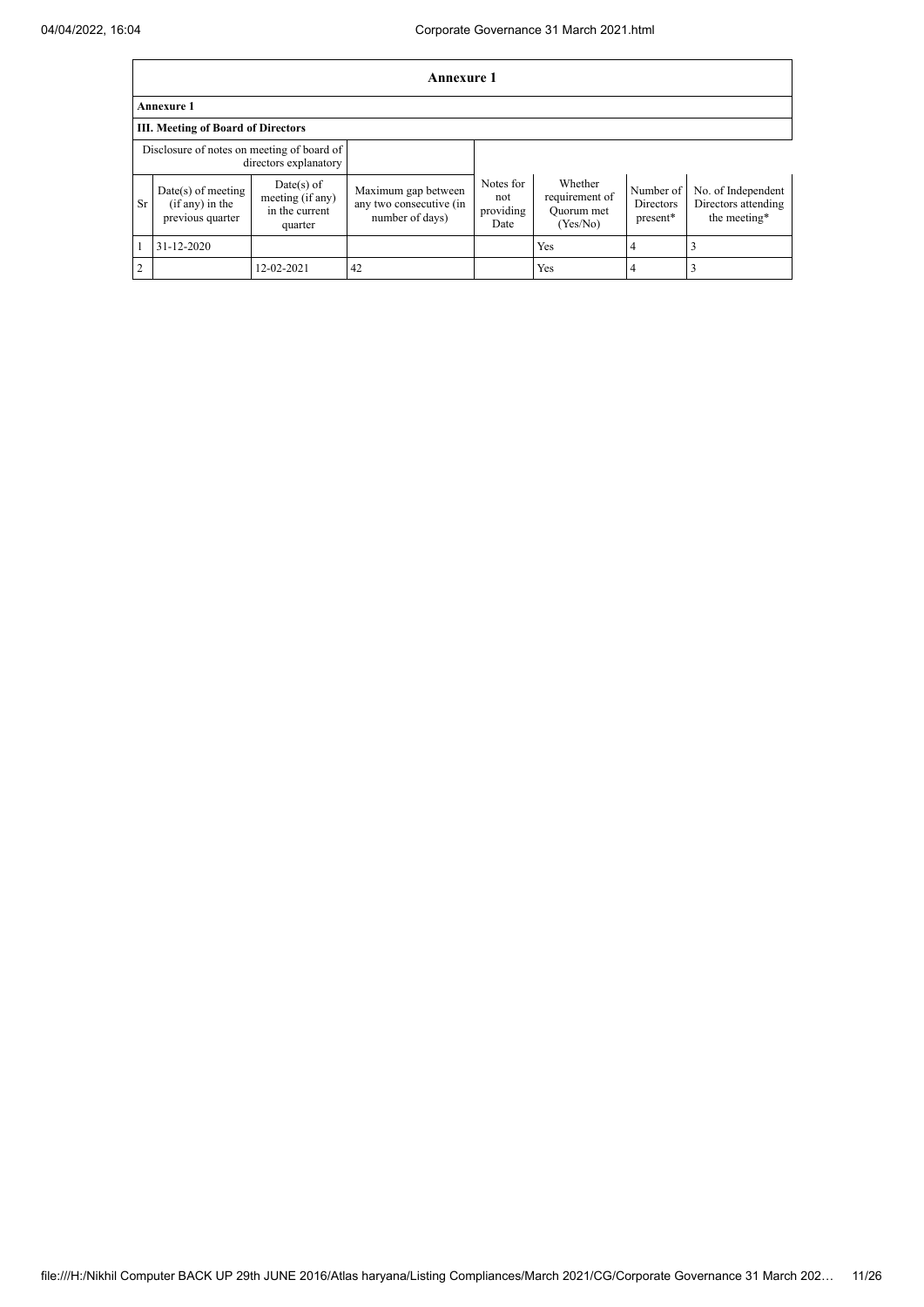$\overline{1}$ 

 $\overline{\phantom{a}}$ 

|                | Annexure 1                                     |                                                                                                            |                                                                      |                               |                                       |                                                        |                                       |                                                                 |  |  |  |  |
|----------------|------------------------------------------------|------------------------------------------------------------------------------------------------------------|----------------------------------------------------------------------|-------------------------------|---------------------------------------|--------------------------------------------------------|---------------------------------------|-----------------------------------------------------------------|--|--|--|--|
|                | <b>IV. Meeting of Committees</b>               |                                                                                                            |                                                                      |                               |                                       |                                                        |                                       |                                                                 |  |  |  |  |
|                |                                                |                                                                                                            |                                                                      |                               |                                       |                                                        |                                       |                                                                 |  |  |  |  |
| <b>Sr</b>      | Name of<br>Committee                           | $Date(s)$ of meeting (Enter<br>dates of Previous quarter and<br>Current quarter in<br>chronological order) | Maximum gap<br>between any two<br>consecutive (in<br>number of days) | Name of<br>other<br>committee | Reson for<br>not<br>providing<br>date | Whether<br>requirement<br>of Quorum<br>met<br>(Yes/No) | Number<br>of<br>Directors<br>present* | No. of<br>Independent<br>Directors<br>attending the<br>meeting* |  |  |  |  |
|                | Audit<br>Committee                             | 31-12-2020                                                                                                 |                                                                      |                               |                                       | Yes                                                    | 3                                     | 3                                                               |  |  |  |  |
| $\overline{2}$ | Audit<br>Committee                             | 12-02-2021                                                                                                 | 42                                                                   |                               |                                       | Yes                                                    | 3                                     |                                                                 |  |  |  |  |
| 3              | Nomination<br>and<br>remuneration<br>committee | 12-02-2021                                                                                                 |                                                                      |                               |                                       | Yes                                                    | 3                                     | 3                                                               |  |  |  |  |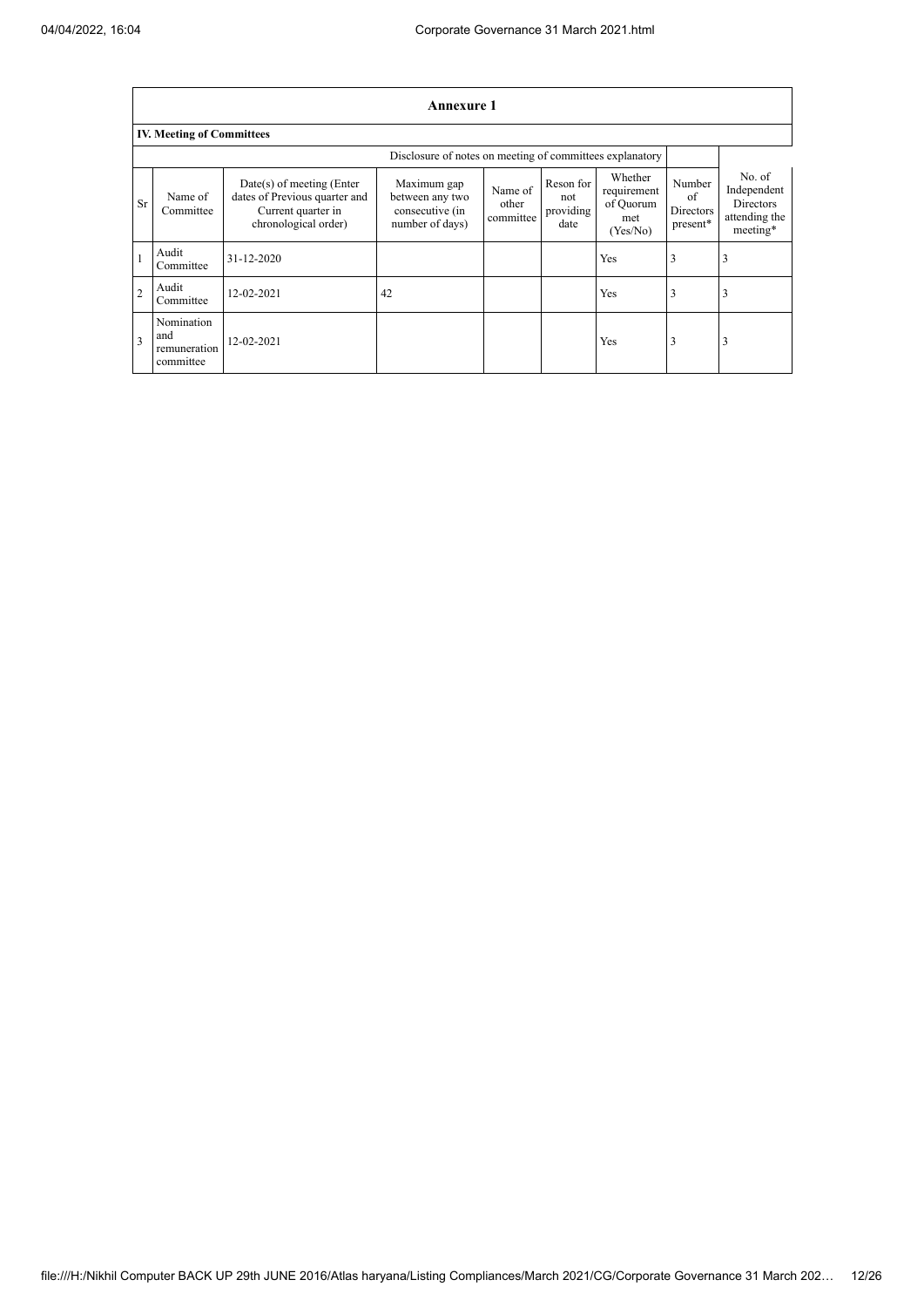|                | <b>Annexure 1</b>                                                                                         |                                  |                                                                    |  |  |  |
|----------------|-----------------------------------------------------------------------------------------------------------|----------------------------------|--------------------------------------------------------------------|--|--|--|
|                | V. Related Party Transactions                                                                             |                                  |                                                                    |  |  |  |
| Sr             | Subject                                                                                                   | Compliance status<br>(Yes/No/NA) | If status is "No" details of non-<br>compliance may be given here. |  |  |  |
|                | Whether prior approval of audit committee obtained                                                        | Yes                              |                                                                    |  |  |  |
| $\overline{2}$ | Whether shareholder approval obtained for material RPT                                                    | NA                               |                                                                    |  |  |  |
| 3              | Whether details of RPT entered into pursuant to omnibus approval<br>have been reviewed by Audit Committee | Yes                              |                                                                    |  |  |  |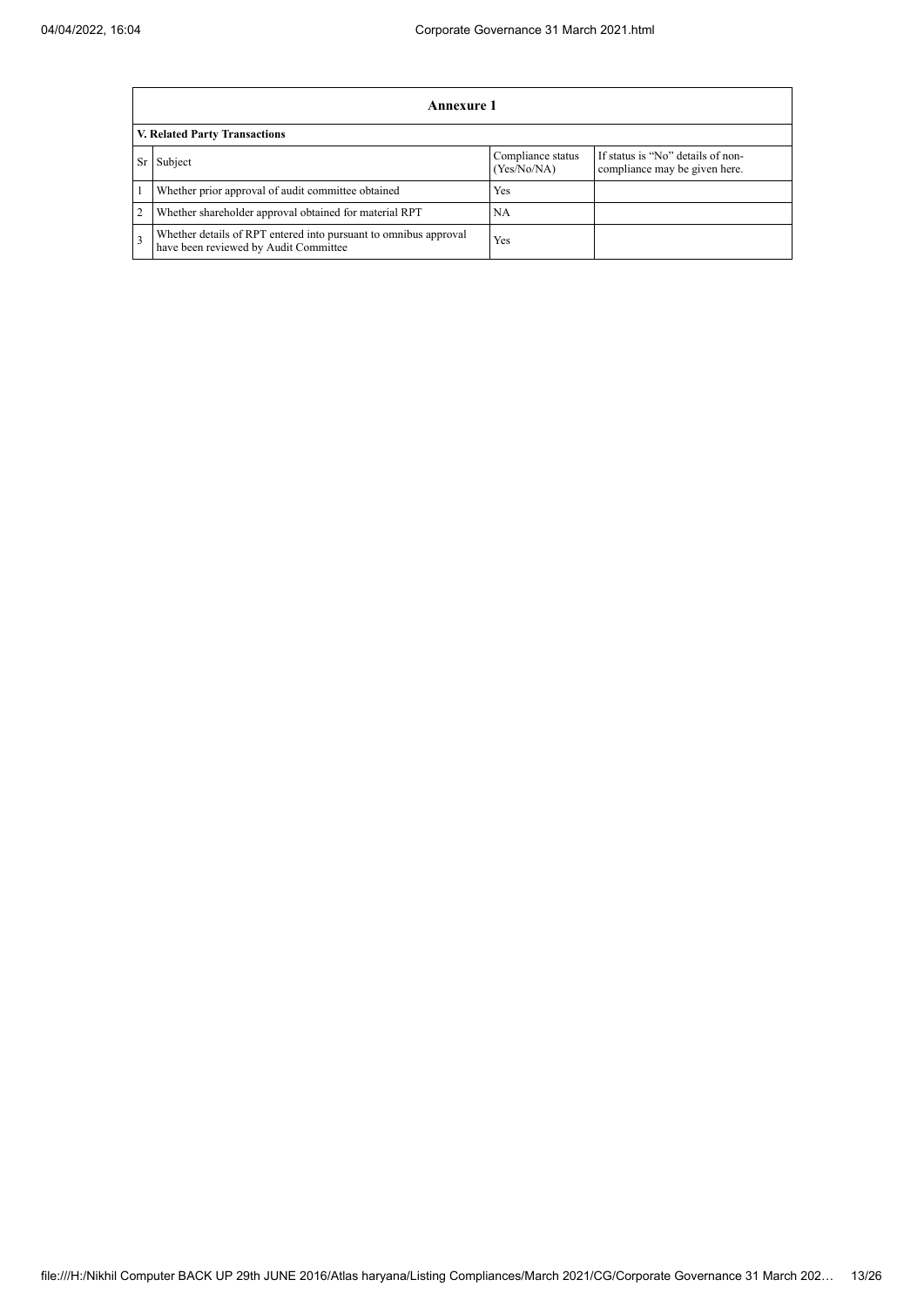|                          | Annexure 1                                                                                                                                                                                                      |                               |  |  |  |  |
|--------------------------|-----------------------------------------------------------------------------------------------------------------------------------------------------------------------------------------------------------------|-------------------------------|--|--|--|--|
|                          | <b>VI. Affirmations</b>                                                                                                                                                                                         |                               |  |  |  |  |
|                          | Sr Subject                                                                                                                                                                                                      | Compliance<br>status (Yes/No) |  |  |  |  |
|                          | The composition of Board of Directors is in terms of SEBI (Listing obligations and disclosure requirements)<br>Regulations, 2015                                                                                | Yes                           |  |  |  |  |
| $\overline{2}$           | The composition of the following committees is in terms of SEBI(Listing obligations and disclosure requirements)<br>Regulations, 2015 a. Audit Committee                                                        | Yes                           |  |  |  |  |
| 3                        | The composition of the following committees is in terms of SEBI(Listing obligations and disclosure requirements)<br>Regulations, 2015. b. Nomination & remuneration committee                                   | Yes                           |  |  |  |  |
| $\overline{4}$           | The composition of the following committees is in terms of SEBI(Listing obligations and disclosure requirements)<br>Regulations, 2015. c. Stakeholders relationship committee                                   | Yes                           |  |  |  |  |
| $\overline{\phantom{0}}$ | The composition of the following committees is in terms of SEBI(Listing obligations and disclosure requirements)<br>Regulations, 2015. d. Risk management committee (applicable to the top 500 listed entities) | <b>NA</b>                     |  |  |  |  |
| 6                        | The committee members have been made aware of their powers, role and responsibilities as specified in SEBI<br>(Listing obligations and disclosure requirements) Regulations, 2015.                              | Yes                           |  |  |  |  |
| $\overline{7}$           | The meetings of the board of directors and the above committees have been conducted in the manner as specified in<br>SEBI (Listing obligations and disclosure requirements) Regulations, 2015.                  | Yes                           |  |  |  |  |
| 8                        | This report and/or the report submitted in the previous quarter has been placed before Board of Directors.                                                                                                      | Yes                           |  |  |  |  |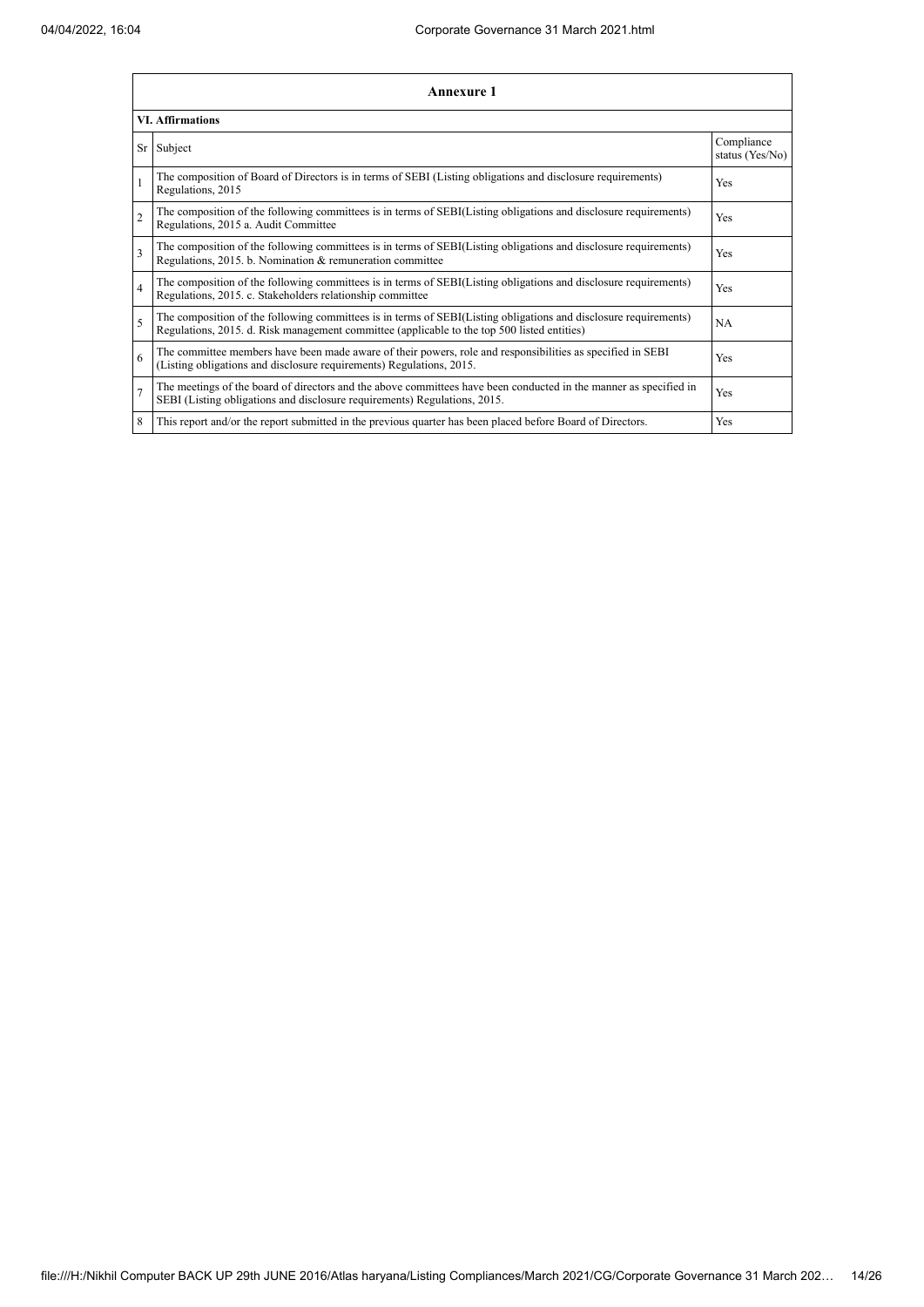|           | <b>Annexure 1</b> |                                          |  |  |  |
|-----------|-------------------|------------------------------------------|--|--|--|
| <b>Sr</b> | Subject           | Compliance status                        |  |  |  |
|           | Name of signatory | Rakesh                                   |  |  |  |
|           | Designation       | Company Secretary and Compliance Officer |  |  |  |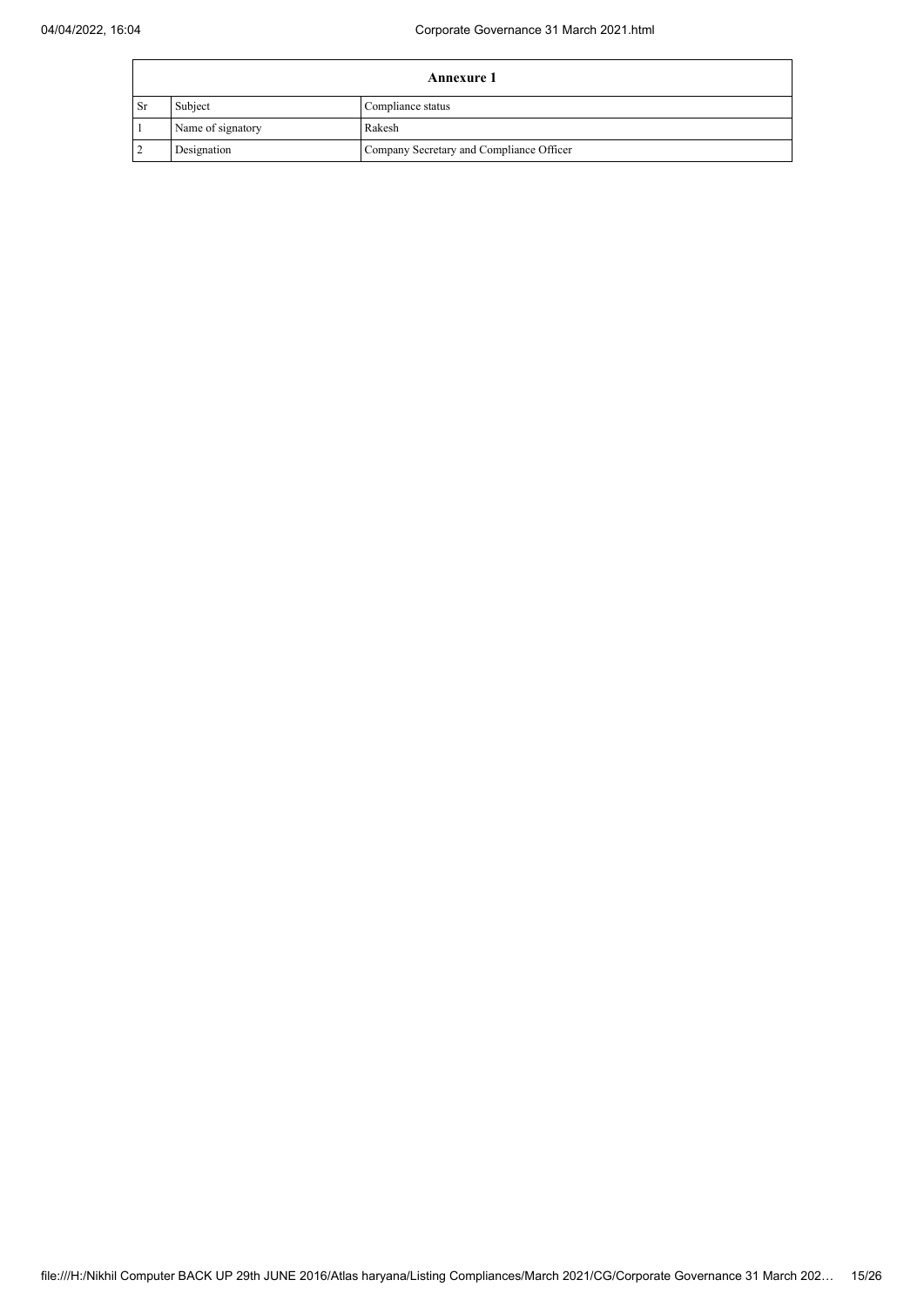|                | <b>Annexure II</b>                                                         |                                  |                                                                                                                 |                       |  |  |
|----------------|----------------------------------------------------------------------------|----------------------------------|-----------------------------------------------------------------------------------------------------------------|-----------------------|--|--|
|                |                                                                            |                                  | Annexure II to be submitted by listed entity at the end of the financial year (for the whole of financial year) |                       |  |  |
|                | I. Disclosure on website in terms of Listing Regulations                   |                                  |                                                                                                                 |                       |  |  |
| Sr             | Item                                                                       | Compliance status<br>(Yes/No/NA) | If status is "No" details of non-<br>compliance may be given here.                                              | Web address           |  |  |
| 1              | Details of business                                                        | Yes                              |                                                                                                                 | www.atlasbicycles.com |  |  |
| $\overline{2}$ | Terms and conditions of appointment of<br>independent directors            | Yes                              |                                                                                                                 | www.atlasbicycles.com |  |  |
| 3              | Composition of various committees of board<br>of directors                 | Yes                              |                                                                                                                 | www.atlasbicycles.com |  |  |
| $\overline{4}$ | Code of conduct of board of directors and<br>senior management personnel   | Yes                              |                                                                                                                 | www.atlasbicycles.com |  |  |
| 5              | Details of establishment of vigil mechanism/<br>Whistle Blower policy      | Yes                              |                                                                                                                 | www.atlasbicycles.com |  |  |
| 6              | Criteria of making payments to non-<br>executive directors                 | <b>Yes</b>                       |                                                                                                                 | www.atlasbicycles.com |  |  |
| $\overline{7}$ | Policy on dealing with related party<br>transactions                       | Yes                              |                                                                                                                 | www.atlasbicycles.com |  |  |
| 8              | Policy for determining 'material' subsidiaries                             | Yes                              |                                                                                                                 | www.atlasbicycles.com |  |  |
| $\mathbf Q$    | Details of familiarization programmes<br>imparted to independent directors | Yes                              |                                                                                                                 | www.atlasbicycles.com |  |  |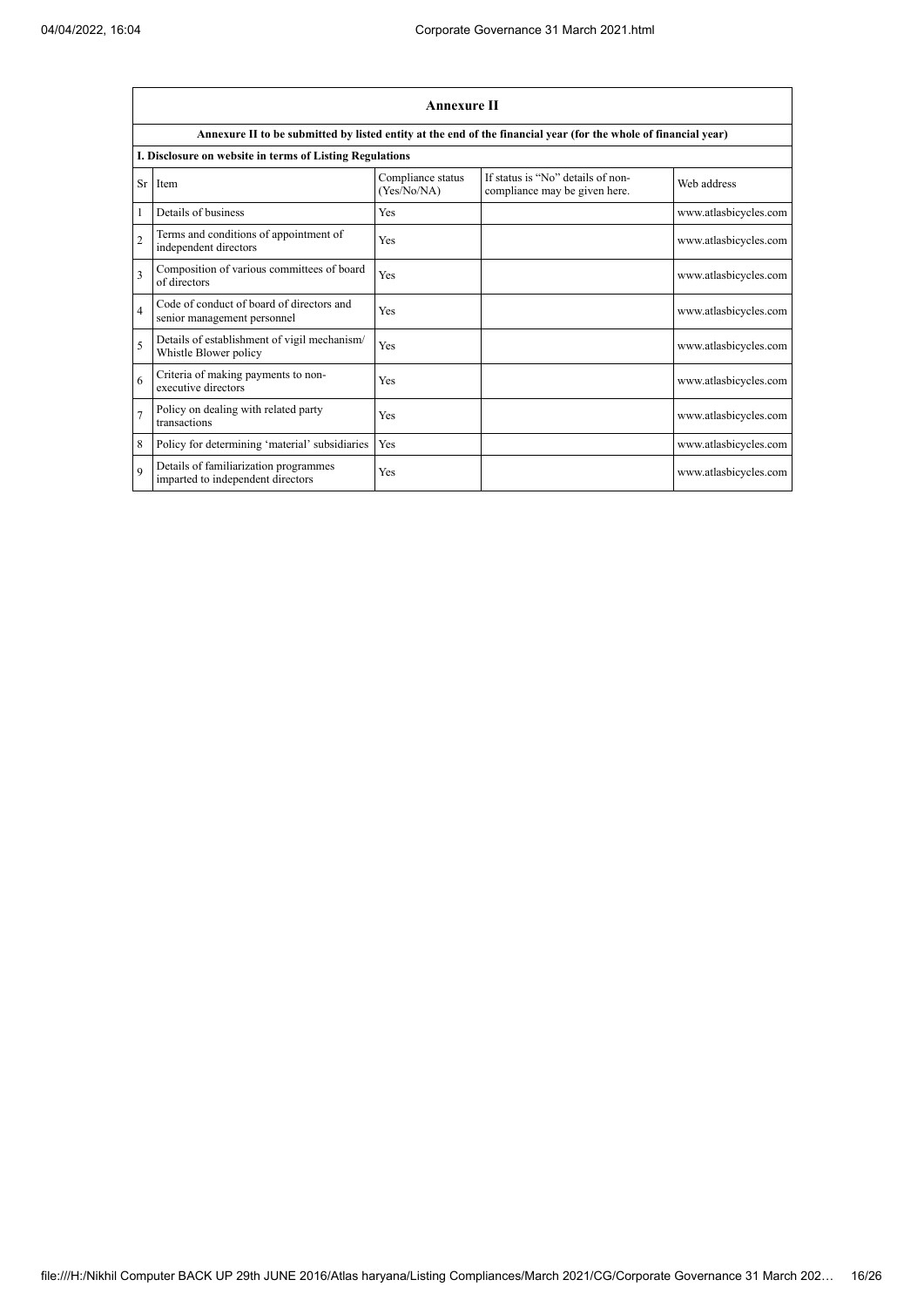|    | <b>Annexure II</b>                                                                                                                                                                           |                                     |                                                                      |                       |  |
|----|----------------------------------------------------------------------------------------------------------------------------------------------------------------------------------------------|-------------------------------------|----------------------------------------------------------------------|-----------------------|--|
|    | Annexure II to be submitted by listed entity at the end of the financial year (for the whole of financial year)                                                                              |                                     |                                                                      |                       |  |
|    | I. Disclosure on website in terms of Listing Regulations                                                                                                                                     |                                     |                                                                      |                       |  |
| Sr | Item                                                                                                                                                                                         | Compliance<br>status<br>(Yes/No/NA) | If status is "No" details<br>of non-compliance may<br>be given here. | Web address           |  |
| 10 | Contact information of the designated officials of the listed entity<br>who are responsible for assisting and handling investor grievances                                                   | Yes                                 |                                                                      | www.atlasbicycles.com |  |
| 11 | email address for grievance redressal and other relevant details                                                                                                                             | Yes                                 |                                                                      | www.atlasbicycles.com |  |
| 12 | Financial results                                                                                                                                                                            | Yes                                 |                                                                      | www.atlasbicycles.com |  |
| 13 | Shareholding pattern                                                                                                                                                                         | Yes                                 |                                                                      | www.atlasbicycles.com |  |
| 14 | Details of agreements entered into with the media companies and/or<br>their associates                                                                                                       | NA                                  |                                                                      |                       |  |
| 15 | Schedule of analyst or institutional investor meet and presentations<br>made by the listed entity to analysts or institutional investors<br>simultaneously with submission to stock exchange | NA                                  |                                                                      |                       |  |
| 16 | New name and the old name of the listed entity                                                                                                                                               | Yes                                 |                                                                      | www.atlasbicycles.com |  |
| 17 | Advertisements as per regulation 47 (1)                                                                                                                                                      | Yes                                 |                                                                      | www.atlasbicycles.com |  |
| 18 | Credit rating or revision in credit rating obtained                                                                                                                                          | NA                                  |                                                                      |                       |  |
| 19 | Separate audited financial statements of each subsidiary of the<br>listed entity in respect of a relevant financial year                                                                     | Yes                                 |                                                                      | www.atlasbicycles.com |  |
| 20 | Whether company has provided information under separate section<br>on its website as per Regulation $46(2)$                                                                                  | Yes                                 |                                                                      | www.atlasbicycles.com |  |
| 21 | Materiality Policy as per Regulation 30                                                                                                                                                      | Yes                                 |                                                                      | www.atlasbicycles.com |  |
| 22 | Dividend Distribution policy as per Regulation 43A (as applicable)                                                                                                                           | NA                                  |                                                                      |                       |  |
| 23 | It is certified that these contents on the website of the listed entity<br>are correct                                                                                                       | Yes                                 |                                                                      | www.atlasbicycles.com |  |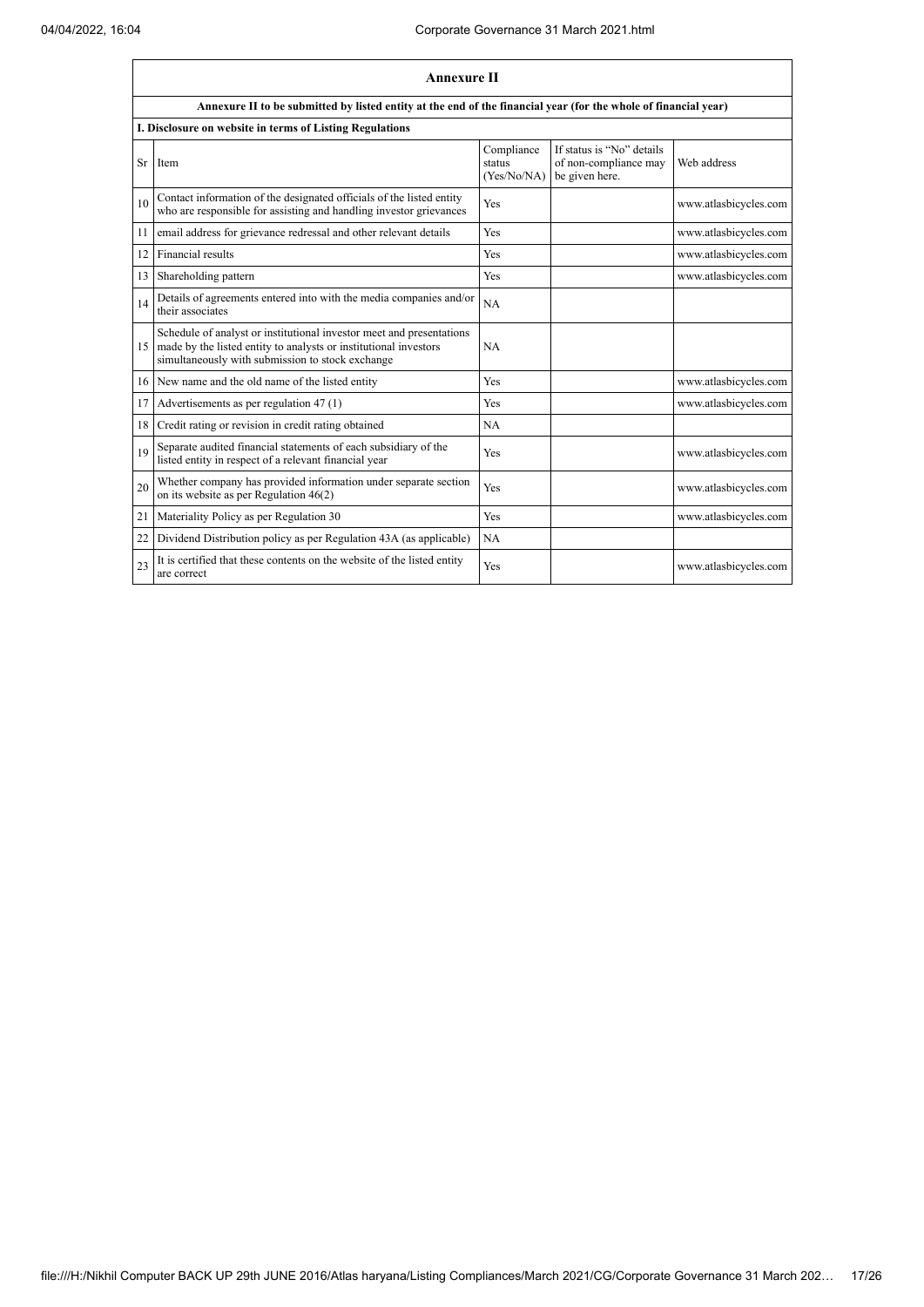|                | <b>Annexure II</b>                                                                                                   |                                   |                                     |                                                                    |  |  |
|----------------|----------------------------------------------------------------------------------------------------------------------|-----------------------------------|-------------------------------------|--------------------------------------------------------------------|--|--|
|                | <b>II. Annual Affirmations</b>                                                                                       |                                   |                                     |                                                                    |  |  |
| Sr             | Particulars                                                                                                          | Regulation<br>Number              | Compliance<br>status<br>(Yes/No/NA) | If status is "No" details of non-<br>compliance may be given here. |  |  |
| $\mathbf{1}$   | Independent director(s) have been appointed in terms of<br>specified criteria of 'independence' and/or 'eligibility' | 16(1)(b) &<br>25(6)               | Yes                                 |                                                                    |  |  |
| $\overline{2}$ | Board composition                                                                                                    | $17(1)$ ,<br>$17(1A)$ &<br>17(1B) | N <sub>0</sub>                      | The company is in process of<br>finding suitable candidates        |  |  |
| 3              | Meeting of Board of directors                                                                                        | 17(2)                             | Yes                                 |                                                                    |  |  |
| 4              | Quorum of Board meeting                                                                                              | 17(2A)                            | Yes                                 |                                                                    |  |  |
| 5              | Review of Compliance Reports                                                                                         | 17(3)                             | Yes                                 |                                                                    |  |  |
| 6              | Plans for orderly succession for appointments                                                                        | 17(4)                             | Yes                                 |                                                                    |  |  |
| $\overline{7}$ | Code of Conduct                                                                                                      | 17(5)                             | Yes                                 |                                                                    |  |  |
| 8              | Fees/compensation                                                                                                    | 17(6)                             | Yes                                 |                                                                    |  |  |
| 9              | Minimum Information                                                                                                  | 17(7)                             | Yes                                 |                                                                    |  |  |
|                | 10 Compliance Certificate                                                                                            | 17(8)                             | Yes                                 |                                                                    |  |  |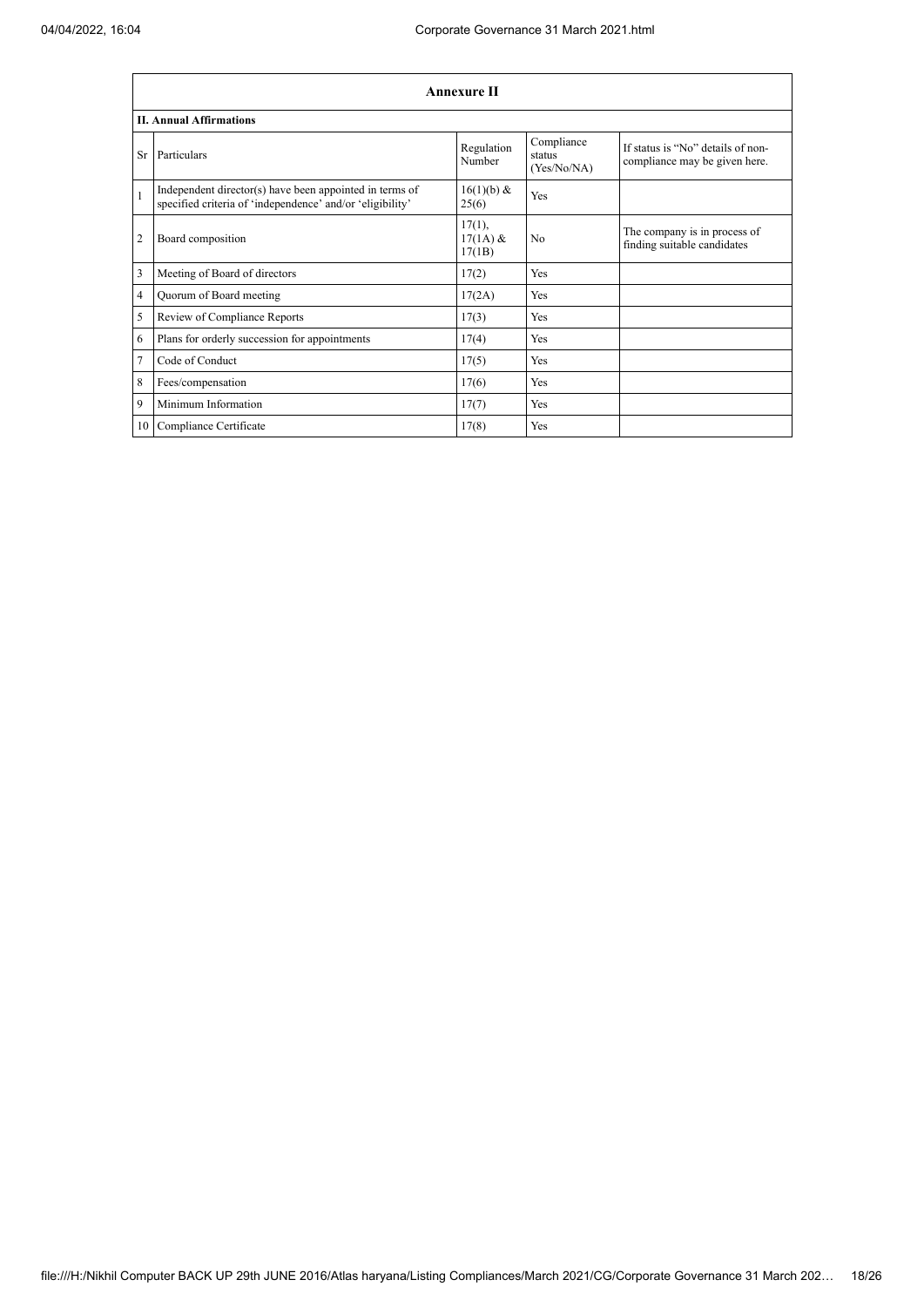|    | Annexure II                                                |                            |                                  |                                                                   |  |  |
|----|------------------------------------------------------------|----------------------------|----------------------------------|-------------------------------------------------------------------|--|--|
|    | <b>II. Annual Affirmations</b>                             |                            |                                  |                                                                   |  |  |
|    | Sr Particulars                                             | Regulation<br>Number       | Compliance status<br>(Yes/No/NA) | If status is "No" details of non-compliance<br>may be given here. |  |  |
| 11 | Risk Assessment & Management                               | 17(9)                      | Yes                              |                                                                   |  |  |
| 12 | Performance Evaluation of Independent<br><b>Directors</b>  | 17(10)                     | Yes                              |                                                                   |  |  |
| 13 | Recommendation of Board                                    | 17(11)                     | Yes                              |                                                                   |  |  |
|    | 14 Maximum number of Directorships                         | 17A                        | Yes                              |                                                                   |  |  |
| 15 | Composition of Audit Committee                             | 18(1)                      | Yes                              |                                                                   |  |  |
| 16 | Meeting of Audit Committee                                 | 18(2)                      | Yes                              |                                                                   |  |  |
| 17 | Composition of nomination & remuneration<br>committee      | 19(1) & (2)                | Yes                              |                                                                   |  |  |
| 18 | Quorum of Nomination and Remuneration<br>Committee meeting | 19(2A)                     | Yes                              |                                                                   |  |  |
| 19 | Meeting of Nomination and Remuneration<br>Committee        | 19(3A)                     | Yes                              |                                                                   |  |  |
| 20 | Composition of Stakeholder Relationship<br>Committee       | $20(1), 20(2)$ &<br>20(2A) | Yes                              |                                                                   |  |  |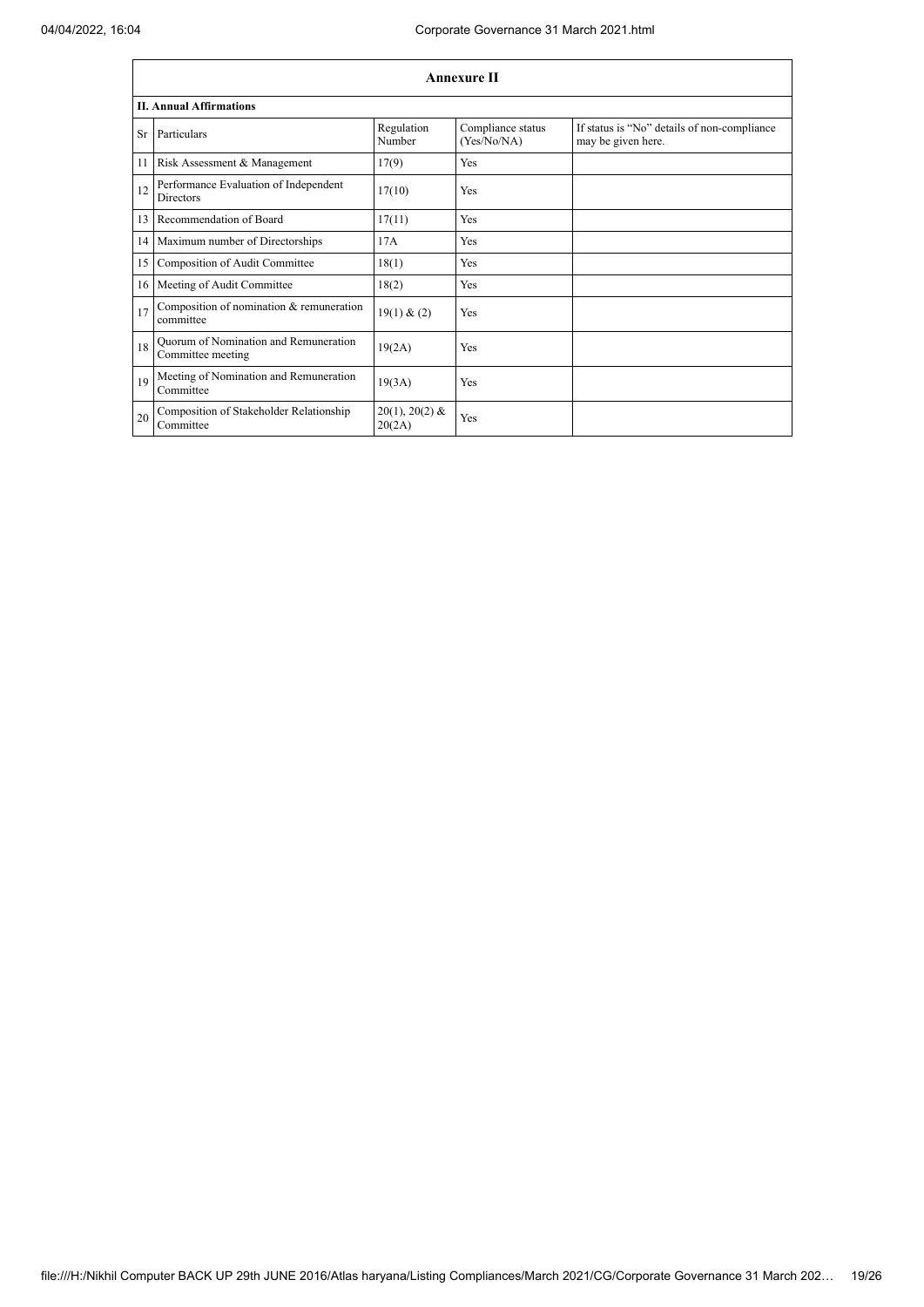|    | <b>Annexure II</b>                                                                     |                                                     |                                  |                                                                    |  |
|----|----------------------------------------------------------------------------------------|-----------------------------------------------------|----------------------------------|--------------------------------------------------------------------|--|
|    | <b>II. Annual Affirmations</b>                                                         |                                                     |                                  |                                                                    |  |
| Sr | Particulars                                                                            | Regulation<br>Number                                | Compliance status<br>(Yes/No/NA) | If status is "No" details of non-<br>compliance may be given here. |  |
| 21 | Meeting of Stakeholders Relationship Committee                                         | 20(3A)                                              | Yes                              |                                                                    |  |
| 22 | Composition and role of risk management<br>committee                                   | 21(1), (2), (3), (4)                                | NA                               |                                                                    |  |
| 23 | Meeting of Risk Management Committee                                                   | 21(3A)                                              | <b>NA</b>                        |                                                                    |  |
| 24 | Vigil Mechanism                                                                        | 22                                                  | Yes                              |                                                                    |  |
| 25 | Policy for related party Transaction                                                   | $23(1)$ , $(1A)$ , $(5)$ ,<br>$(6)$ , $(7)$ & $(8)$ | Yes                              |                                                                    |  |
| 26 | Prior or Omnibus approval of Audit Committee for<br>all related party transactions     | 23(2), (3)                                          | Yes                              |                                                                    |  |
| 27 | Approval for material related party transactions                                       | 23(4)                                               | <b>NA</b>                        |                                                                    |  |
| 28 | Disclosure of related party transactions on<br>consolidated basis                      | 23(9)                                               | Yes                              |                                                                    |  |
| 29 | Composition of Board of Directors of unlisted<br>material Subsidiary                   | 24(1)                                               | <b>NA</b>                        |                                                                    |  |
| 30 | Other Corporate Governance requirements with<br>respect to subsidiary of listed entity | 24(2), (3), (4), (5)<br>&(6)                        | Yes                              |                                                                    |  |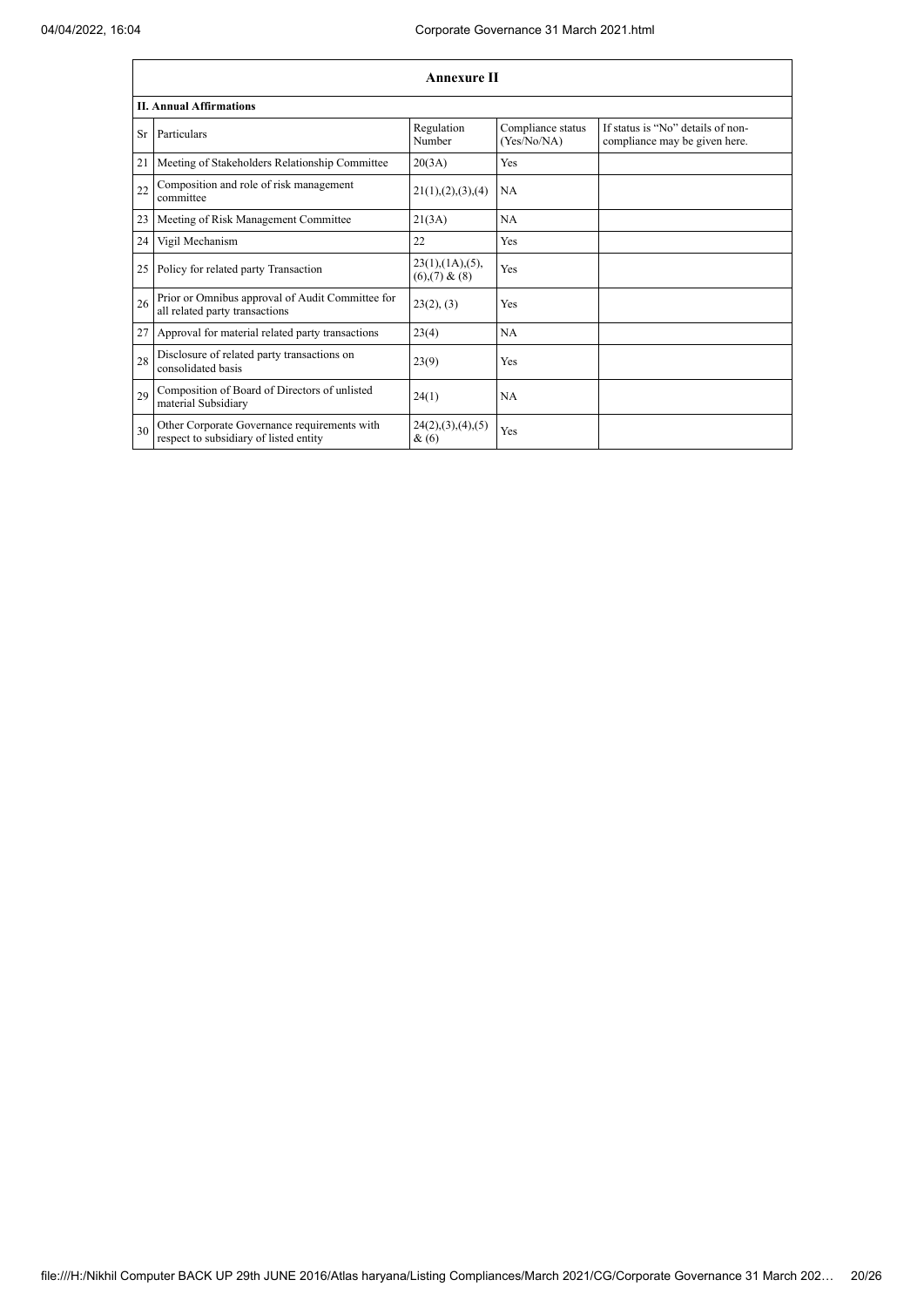|    | <b>Annexure II</b>                                                                                                   |                      |                                     |                                                                    |  |
|----|----------------------------------------------------------------------------------------------------------------------|----------------------|-------------------------------------|--------------------------------------------------------------------|--|
|    | <b>II. Annual Affirmations</b>                                                                                       |                      |                                     |                                                                    |  |
| Sr | Particulars                                                                                                          | Regulation<br>Number | Compliance<br>status<br>(Yes/No/NA) | If status is "No" details of non-<br>compliance may be given here. |  |
| 31 | Annual Secretarial Compliance Report                                                                                 | 24(A)                | Yes                                 |                                                                    |  |
| 32 | Alternate Director to Independent Director                                                                           | 25(1)                | NA                                  |                                                                    |  |
| 33 | Maximum Tenure                                                                                                       | 25(2)                | Yes                                 |                                                                    |  |
| 34 | Meeting of independent directors                                                                                     | $25(3)$ &<br>(4)     | Yes                                 |                                                                    |  |
| 35 | Familiarization of independent directors                                                                             | 25(7)                | Yes                                 |                                                                    |  |
| 36 | Declaration from Independent Director                                                                                | $25(8)$ &<br>(9)     | Yes                                 |                                                                    |  |
| 37 | D & O Insurance for Independent Directors                                                                            | 25(10)               | NA                                  |                                                                    |  |
| 38 | Memberships in Committees                                                                                            | 26(1)                | Yes                                 |                                                                    |  |
| 39 | Affirmation with compliance to code of conduct from members of<br>Board of Directors and Senior management personnel | 26(3)                | Yes                                 |                                                                    |  |
| 40 | Disclosure of Shareholding by Non-Executive Directors                                                                | 26(4)                | Yes                                 |                                                                    |  |
| 41 | Policy with respect to Obligations of directors and senior<br>management                                             | $26(2)$ &<br>26(5)   | Yes                                 |                                                                    |  |
|    | Any other information to be provided - Add Notes                                                                     |                      |                                     |                                                                    |  |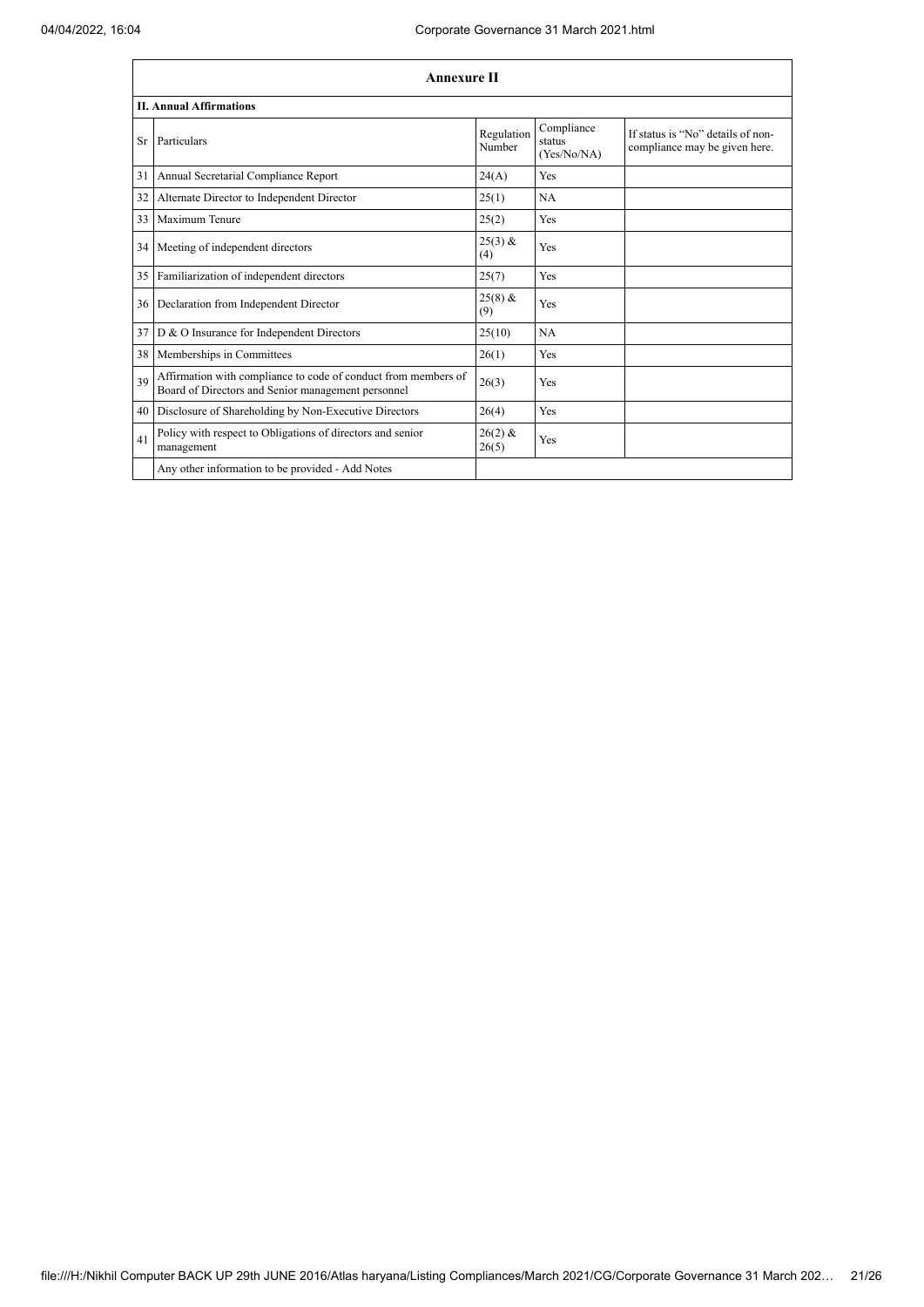|                | Annexure II       |                                          |  |  |
|----------------|-------------------|------------------------------------------|--|--|
|                | Name of signatory | Rakesh                                   |  |  |
| $\overline{2}$ | Designation       | Company Secretary and Compliance Officer |  |  |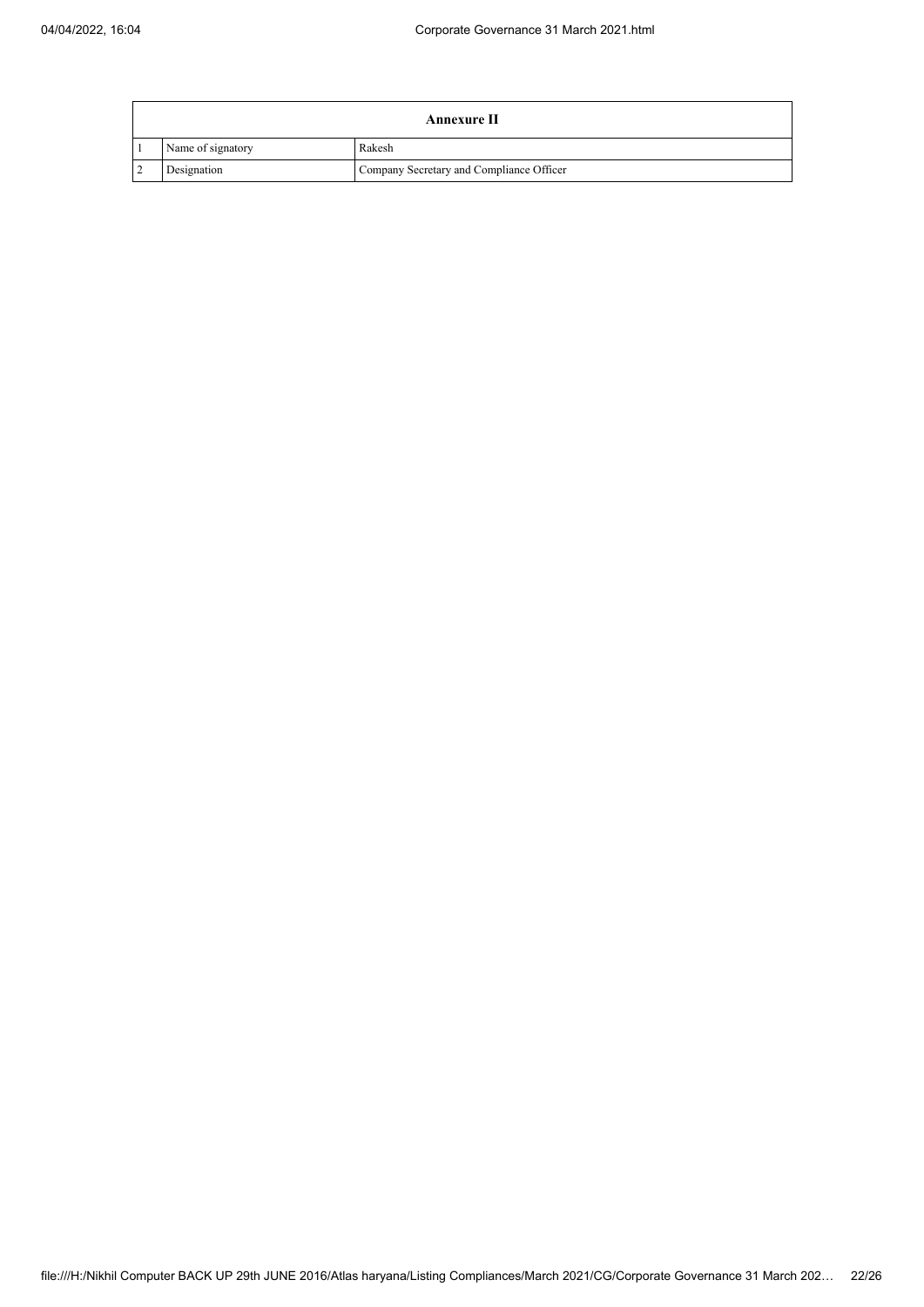|    | <b>Annexure II</b>                                                                                                                                                    |                                         |  |  |  |  |
|----|-----------------------------------------------------------------------------------------------------------------------------------------------------------------------|-----------------------------------------|--|--|--|--|
|    | <b>III.</b> Affirmations                                                                                                                                              |                                         |  |  |  |  |
| Sr | <b>Particulars</b>                                                                                                                                                    | <b>Compliance status</b><br>(Yes/No/NA) |  |  |  |  |
|    | The Listed Entity has approved Material Subsidiary Policy and the Corporate Governance requirements with<br>respect to subsidiary of Listed Entity have been complied | NA                                      |  |  |  |  |
|    | Any other information to be provided                                                                                                                                  |                                         |  |  |  |  |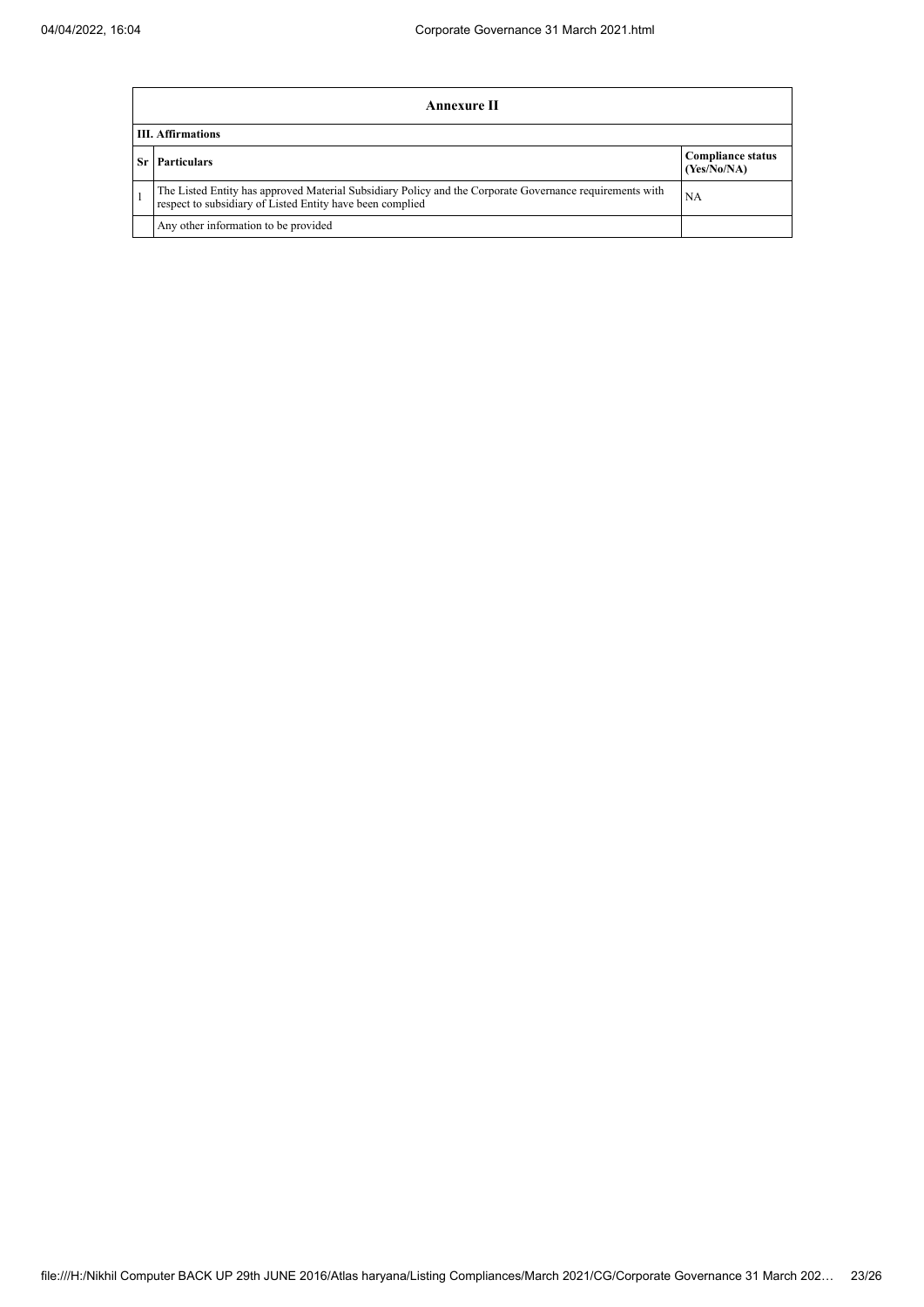|                | <b>Annexure II</b> |                                          |  |  |
|----------------|--------------------|------------------------------------------|--|--|
|                | Name of signatory  | Rakesh                                   |  |  |
| $\overline{2}$ | Designation        | Company Secretary and Compliance Officer |  |  |